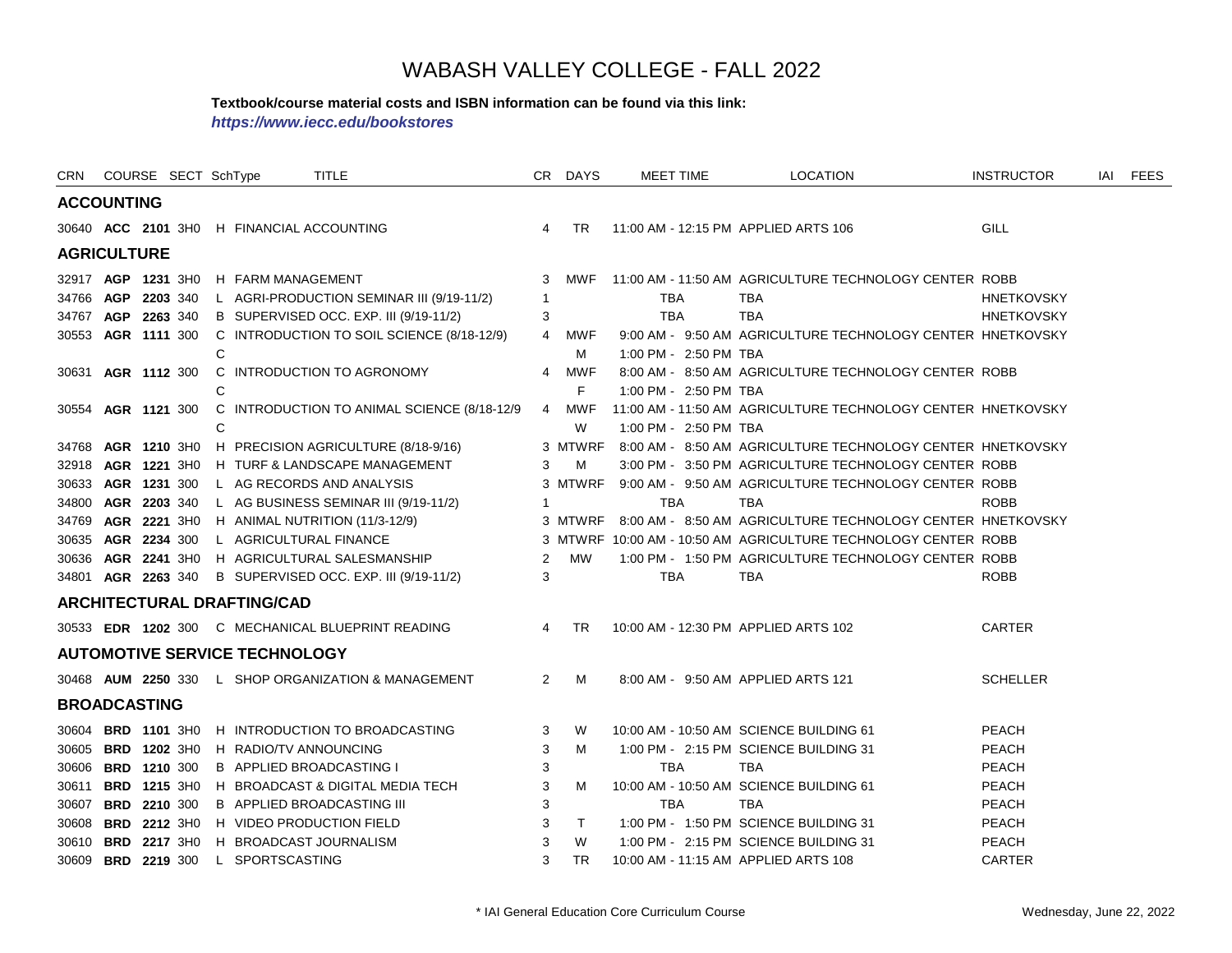| <b>CRN</b> |            | COURSE SECT SchType        |   |                                    | <b>TITLE</b>                                           |                | CR DAYS      | <b>MEET TIME</b>      | <b>LOCATION</b>                         |                | <b>INSTRUCTOR</b>  | IAI FEES |
|------------|------------|----------------------------|---|------------------------------------|--------------------------------------------------------|----------------|--------------|-----------------------|-----------------------------------------|----------------|--------------------|----------|
|            |            | <b>BUSINESS COURSES</b>    |   |                                    |                                                        |                |              |                       |                                         |                |                    |          |
|            |            | 30641 BMG 2204 3H0         |   |                                    | H HUMAN RESOURCE MANAGEMENT                            | 3              | TR           |                       | 1:00 PM - 2:15 PM APPLIED ARTS 106      | <b>BAKER</b>   |                    |          |
|            |            | 30643 BMK 1202 3H0         |   |                                    | H PRINCIPLES OF RETAILING (8/18-10/13)                 | $\overline{2}$ | <b>TR</b>    |                       | 8:00 AM - 9:50 AM APPLIED ARTS 106      | <b>BAKER</b>   |                    |          |
|            |            | 30644 BMK 1203 3H0         |   |                                    | H ADVERTISING (10/14-12/15)                            | 2              | TR.          |                       | 8:00 AM - 9:50 AM APPLIED ARTS 106      | <b>BAKER</b>   |                    |          |
|            |            | 30645 BMK 1205 340         |   | N INTERNSHIP I                     |                                                        | 7              |              | TBA                   | TBA                                     | <b>BAKER</b>   |                    |          |
| 30646      |            | <b>BMK 1205 341</b>        |   | N INTERNSHIP I                     |                                                        | $\overline{4}$ |              | <b>TBA</b>            | <b>TBA</b>                              | <b>BAKER</b>   |                    |          |
|            |            | 30647 BMK 1206 340         |   |                                    | L BUSINESS MANAGEMENT SEMINAR I                        | -1             |              | <b>TBA</b>            | <b>TBA</b>                              | <b>BAKER</b>   |                    |          |
|            |            | 30658 BMK 2102 3H0         |   |                                    | H INTRODUCTION TO SALES                                | 3              | MWF          |                       | 11:00 AM - 11:50 AM APPLIED ARTS 106    | <b>BAKER</b>   |                    |          |
| 30648      |            | <b>BMK 2205 340</b>        |   | N INTERNSHIP II                    |                                                        | $\overline{7}$ |              | <b>TBA</b>            | TBA                                     | <b>BAKER</b>   |                    |          |
|            |            | 30649 BMK 2205 342         |   | N Internship II                    |                                                        | 4              |              | <b>TBA</b>            | <b>TBA</b>                              | <b>BAKER</b>   |                    |          |
|            |            | 30652 BMK 2206 340         |   |                                    | L BUSINESS MANAGEMENT SEMINAR II                       | 1              |              | <b>TBA</b>            | <b>TBA</b>                              | <b>BAKER</b>   |                    |          |
|            |            | 30656 BUS 1101 3H0         |   |                                    | H INTRODUCTION TO BUSINESS                             | 3              | MWF          |                       | 9:00 AM - 9:50 AM APPLIED ARTS 106      | <b>BAKER</b>   |                    |          |
|            |            | 30657 BUS 1101 3H1         |   |                                    | H INTRODUCTION TO BUSINESS                             | 3              | MWF          |                       | 10:00 AM - 10:50 AM APPLIED ARTS 106    | <b>BAKER</b>   |                    |          |
|            |            | 30144 BUS 2101 3H0         |   | <b>H</b> BUSINESS LAW 1            |                                                        | 3              | TR.          |                       | 10:00 AM - 10:50 AM APPLIED ARTS 106    | <b>GILL</b>    |                    |          |
|            |            | 30655 BUS 2201 3H0         |   |                                    | H PRINCIPLES OF MANAGEMENT                             | 3              | <b>MWF</b>   |                       | 8:00 AM - 8:50 AM APPLIED ARTS 106      | <b>BAKER</b>   |                    |          |
|            |            | 30523 GEN 1298 3H0         |   |                                    | H CAREER PATHWAYS TO SUCCESS                           | $\overline{1}$ | м            |                       | 1:00 PM - 2:50 PM APPLIED ARTS 126      | <b>BALDING</b> |                    |          |
|            |            | 33159 GEN 1298 300         |   |                                    | L CAREER PATHWAYS TO SUCCESS                           | $\overline{1}$ | м            |                       | 12:00 PM - 12:50 PM APPLIED ARTS 102    | CARTER         |                    |          |
|            |            | 33268 SPM 1101 3H0         |   |                                    | H INTRO TO SPORT MANAGEMENT                            | 3              | <b>MWF</b>   |                       | 11:00 AM - 11:50 AM APPLIED ARTS 108    |                | <b>SCHEIDECKER</b> |          |
|            |            | 33915 SPM 1103 3H0         |   |                                    | H KINESIOLOGY AND SPORT                                | 3              | <b>MW</b>    |                       | 10:00 AM - 10:50 AM SCIENCE BUILDING 25 |                | <b>WHITAKER</b>    |          |
|            |            | 34870 SPM 1111 300         |   | L SPORTS AND SOCIETY               |                                                        | 3              | <b>TR</b>    |                       | 8:00 AM - 9:15 AM MAIN HALL 101         |                | <b>BROWNING</b>    |          |
| 33529      |            | <b>SPM 2104 3H0</b>        |   |                                    | H STRUCTURAL KINESIOLOGY                               | 3              | TR.          |                       | 11:00 AM - 11:50 AM SCIENCE BUILDING 25 |                | <b>HOIPKEMIER</b>  |          |
|            |            | 33269 SPM 2110 3H0         |   | H ACTIVITY PLANNING                |                                                        | 3              | MWF          |                       | 12:00 PM - 12:35 PM APPLIED ARTS 108    |                | <b>CARPENTER</b>   |          |
|            |            | <b>COLLEGE ORIENTATION</b> |   |                                    |                                                        |                |              |                       |                                         |                |                    |          |
|            |            |                            |   |                                    | 30086 GEN 1205 300 L ON COURSE TO STUDENT SUCCESS      | $\overline{2}$ | TR.          |                       | 12:00 PM - 12:50 PM MAIN HALL 203       | <b>SMITH</b>   |                    |          |
|            |            | <b>COLLEGE PREPARATORY</b> |   |                                    |                                                        |                |              |                       |                                         |                |                    |          |
|            |            |                            |   | 30087 REM 0422 3H0 H MATH LITERACY |                                                        | 3              | MW           |                       | 12:00 PM - 1:25 PM MAIN HALL 205        | <b>TURNER</b>  |                    |          |
|            |            | <b>COMPUTER COURSES</b>    |   |                                    |                                                        |                |              |                       |                                         |                |                    |          |
| 30206 CIS  |            | 1130 300                   |   |                                    | L INTRO TO COMPUTER SCIENCE                            | 3              | <b>MWF</b>   |                       | 9:00 AM - 9:50 AM MAIN HALL 202         | <b>MORRIS</b>  |                    | \$30.00  |
| 30207 DAP  |            | 1201 300                   |   |                                    | L BUSINESS COMPUTER SYSTEMS                            | 3              | MWF          |                       | 11:00 AM - 11:50 AM MAIN HALL 202       | <b>MORRIS</b>  |                    | \$30.00  |
| 30209      | <b>DAP</b> | 1201 301                   |   |                                    | L BUSINESS COMPUTER SYSTEMS                            | 3              | <b>MWF</b>   |                       | 10:00 AM - 10:50 AM MAIN HALL 202       | <b>MORRIS</b>  |                    | \$30.00  |
| 30467 DAP  |            |                            |   |                                    | 1201 3H2 H BUSINESS COMPUTER SYSTEMS                   | 3              | $\top$       |                       | 1:00 PM - 2:30 PM APPLIED ARTS 104      | <b>ROBB</b>    |                    | \$30.00  |
| 31587 DAP  |            | 1201 3H0                   |   |                                    | H BUSINESS COMPUTER SYSTEMS                            | 3              | $\mathsf{T}$ |                       | 5:30 PM - 7:00 PM MAIN HALL 202         | <b>DUNKEL</b>  |                    | \$30.00  |
|            |            | 34077 EGR 1131 300         |   |                                    | L ENGINEERING GRAPHICS & DESIGN                        | 3              | <b>MW</b>    |                       | 10:00 AM - 11:50 AM APPLIED ARTS 102    | CARTER         |                    | \$30.00  |
| 34143 CIS  |            |                            |   |                                    | 1298 330 L TOPICS/ISSUES IN COMPUTERS (8/25-9/15)      | $\mathbf{1}$   | W            |                       | 6:00 PM - 8:00 PM MAIN HALL 202         |                | <b>GOODSON</b>     | \$10.00  |
|            |            | <b>DIESEL EQUIPMENT</b>    |   |                                    |                                                        |                |              |                       |                                         |                |                    |          |
|            |            |                            |   |                                    | 30469 DEQ 1211 300 C ENGINE FUNDAMENTALS (10/14-12/15) | 3              | <b>WR</b>    |                       | 1:00 PM - 2:50 PM APPLIED ARTS 121      |                | <b>SCHELLER</b>    |          |
|            |            |                            | C |                                    |                                                        |                | <b>WR</b>    | 3:00 PM - 4:50 PM TBA |                                         |                |                    |          |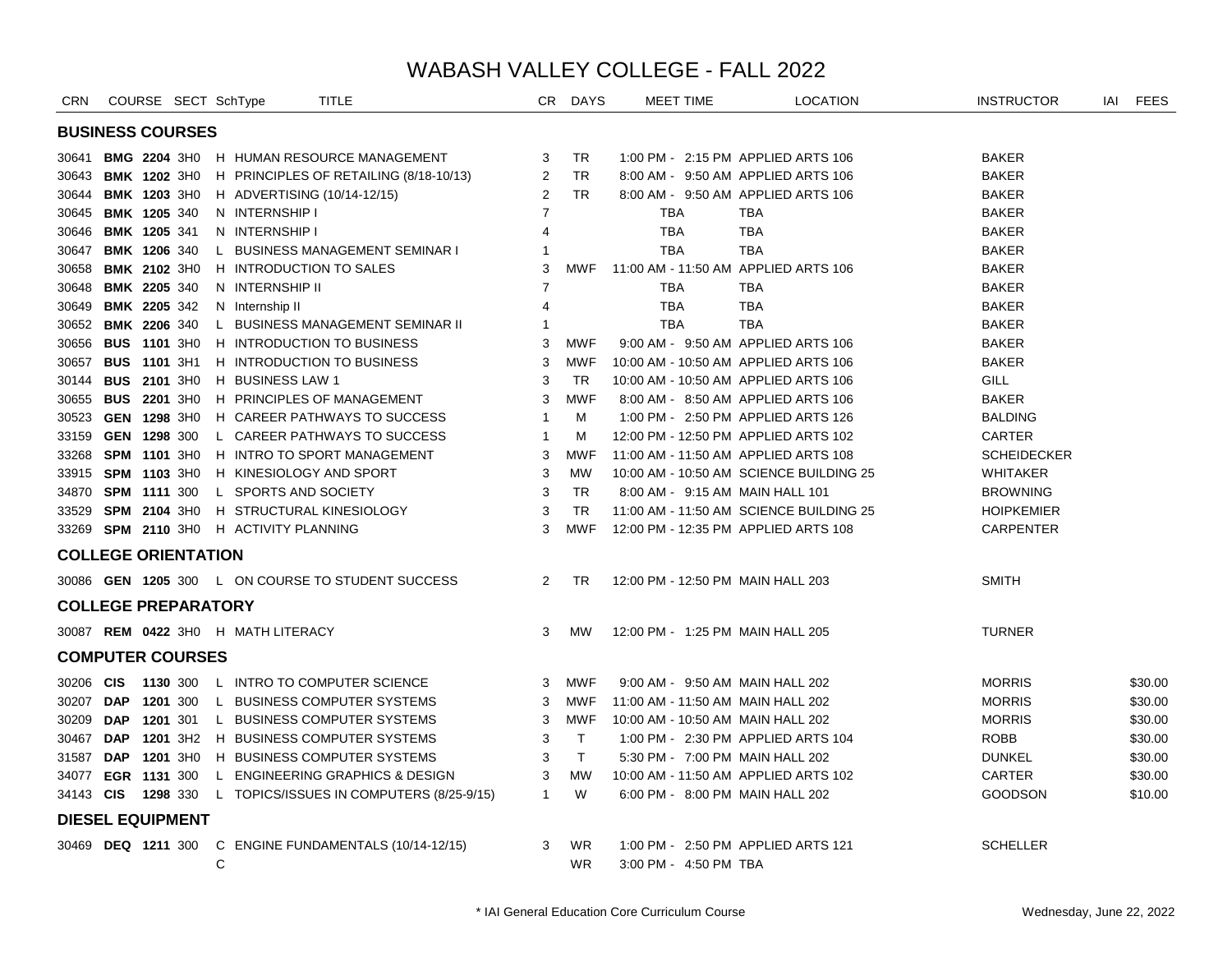| CRN              |     | COURSE SECT SchType           |   |                                  | <b>TITLE</b>                                             |                | CR DAYS                | <b>MEET TIME</b>                  | <b>LOCATION</b>                                          | <b>INSTRUCTOR</b> | IAI FEES |
|------------------|-----|-------------------------------|---|----------------------------------|----------------------------------------------------------|----------------|------------------------|-----------------------------------|----------------------------------------------------------|-------------------|----------|
|                  |     | <b>DIESEL EQUIPMENT</b>       |   |                                  |                                                          |                |                        |                                   |                                                          |                   |          |
|                  |     | 30475 <b>DEQ 1212</b> 300     | C | C ELECTRICAL SYSTEMS I           |                                                          | 3              | м<br>W                 | 8:00 AM - 9:50 AM TBA             | 8:00 AM - 9:50 AM APPLIED ARTS 126                       | <b>BALDING</b>    | \$285.00 |
|                  |     | 30477 <b>DEQ 1213</b> 300     |   | L DIESEL FUEL SYSTEMS I          |                                                          | 2              | $\top$                 |                                   | 8:00 AM - 9:50 AM APPLIED ARTS 121                       | <b>SCHELLER</b>   |          |
| 30479            |     | <b>DEQ 1214 300</b>           |   |                                  | C BRAKES/SUSPENSION SYSTEMS (8/18-10/13)                 | 3              | R<br>МW                | 8:00 AM - 9:50 AM TBA             | 10:00 AM - 11:50 AM APPLIED ARTS 121                     | <b>SCHELLER</b>   |          |
|                  |     |                               | C |                                  |                                                          |                | <b>TR</b>              | 10:00 AM - 11:50 AM TBA           |                                                          |                   |          |
|                  |     | 30481 DEQ 1215 300            | C |                                  | C TRANSMISSIONS I (10/14-12/15)                          | 3              | <b>MW</b><br><b>TR</b> | 10:00 AM - 11:50 AM TBA           | 10:00 AM - 11:50 AM APPLIED ARTS 126                     | <b>BALDING</b>    |          |
| 30484            |     | <b>DEQ 2232 300</b>           |   | C HYDRAULICS II                  |                                                          | 4              | M                      |                                   | 3:00 PM - 5:50 PM APPLIED ARTS 126                       | <b>BALDING</b>    |          |
|                  |     |                               | C |                                  |                                                          |                | $\mathsf{T}$           | 1:00 PM - 2:50 PM TBA             |                                                          |                   |          |
| 30485            |     | <b>DEQ 2236 340</b>           |   |                                  | N SUPERVISED WORK EXPERIENCE                             | 6              |                        | TBA                               | TBA                                                      | <b>BALDING</b>    |          |
|                  |     | 30486 DEQ 2237 340            |   |                                  | L POWER EQUIPMENT SEMINAR                                | 0.5            |                        | <b>TBA</b>                        | <b>TBA</b>                                               | <b>BALDING</b>    |          |
|                  |     | 30487 <b>DEQ 2243</b> 300     |   |                                  | C ELECTRONIC CONTROLS/MONITORING                         | 3              | М                      |                                   | 1:00 PM - 2:50 PM APPLIED ARTS 121                       | <b>SCHELLER</b>   |          |
|                  |     |                               | C |                                  |                                                          |                | $\mathsf{T}$           | 3:00 PM - 4:50 PM TBA             |                                                          |                   |          |
|                  |     | <b>EARLY CHILDHOOD</b>        |   |                                  |                                                          |                |                        |                                   |                                                          |                   |          |
|                  |     |                               |   |                                  | 34764 ECD 1101 3H0 H INTRO TO EARLY CHILDHOOD ED         | 3              | W                      | 12:00 PM - 1:30 PM MAIN HALL 101  |                                                          | <b>CADWALADER</b> |          |
|                  |     | 30508 ECD 1202 3H0            |   |                                  | H CHILDHOOD TEACHING TECH I                              | $\overline{4}$ | W                      |                                   | 8:25 AM - 9:50 AM MAIN HALL 203                          | CADWALADER        |          |
|                  |     | 30510 ECD 1203 3H0            |   |                                  | H HEALTH AND SAFETY OF CHILDREN                          | 3              | W                      | 10:00 AM - 11:30 AM MAIN HALL 204 |                                                          | <b>CADWALADER</b> |          |
|                  |     | 30521 ECD 1601 300            |   | L CHILD DEV AIDE TRAINING        |                                                          | $\mathbf{1}$   | $\top$                 |                                   | 1:20 PM - 2:10 PM MAIN HALL 204                          | CADWALADER        |          |
|                  |     | 30513 ECD 2201 3H0            |   |                                  | H ADM CHILDHOOD FACILITIES                               | 4              | $\mathsf{T}$           | 10:00 AM - 11:30 AM MAIN HALL 211 |                                                          | CADWALADER        |          |
|                  |     | 30516 ECD 2202 340            |   |                                  | N CHILDHOOD TEACHING PRACTICUM                           | 5              |                        | TBA                               | TBA                                                      | CADWALADER        |          |
|                  |     | 30518 ECD 2203 340            |   |                                  | L EARLY CHILDHOOD SEMINAR I                              | -1             |                        | <b>TBA</b>                        | TBA                                                      | WAGGONER          |          |
|                  |     | 30517 ECD 2204 340            |   |                                  | N EARLY CHILDHOOD PRACTICUM                              | 5              |                        | <b>TBA</b>                        | TBA                                                      | CADWALADER        |          |
|                  |     | 30519 ECD 2205 340            |   |                                  | L EARLY CHILDHOOD SEMINAR II                             |                |                        | <b>TBA</b>                        | <b>TBA</b>                                               | WAGGONER          |          |
| <b>EDUCATION</b> |     |                               |   |                                  |                                                          |                |                        |                                   |                                                          |                   |          |
|                  |     |                               |   |                                  | 33834 EDU 1102 3H0 H BASIC ACT FOR ELEM/SEC SCHOOLS      | 3              | <b>TR</b>              |                                   | 9:00 AM - 9:50 AM BRUBECK ARTS CENTER 14                 | <b>CADWALADER</b> |          |
|                  |     |                               |   |                                  | 30592 EDU 1116 300 L INTRODUCTION TO TEACHING            | 3              | R                      |                                   | 8:30 AM - 9:45 AM MAIN HALL 211                          | <b>MCMURRAY</b>   |          |
|                  |     |                               |   |                                  | 33977 EDU 1118 300 L INTRO TO THE PHILOSOPHY OF ED.      | 3              | W                      |                                   | 4:30 PM - 7:20 PM MAIN HALL 211                          | <b>FOSTER</b>     |          |
|                  |     |                               |   |                                  | 34871 EDU 1198 3H2 H PATHWAYS TO SUCCESS (8/18-10/13)    | $\mathbf{1}$   | <b>TR</b>              |                                   | 9:30 AM - 10:45 AM MAIN HALL 101                         | <b>BROWNING</b>   |          |
|                  |     |                               |   |                                  | 34803 EDU 2102 3H0 H ART FOR ELEM SCHOOL TEACHERS        | 3              | R                      | 10:00 AM - 11:30 AM MAIN HALL 211 |                                                          | <b>CADWALADER</b> |          |
|                  |     | <b>EMERGENCY PREPAREDNESS</b> |   |                                  |                                                          |                |                        |                                   |                                                          |                   |          |
|                  |     |                               |   |                                  | 34710 EPP 1203 330 C CONCEALED CARRY HANDGUN (8/25-8/26) | $\mathbf{1}$   | <b>RF</b>              |                                   | 6:00 PM - 10:00 PM MAIN HALL 207                         | <b>ETZKORN</b>    | \$60.00  |
|                  |     |                               | C |                                  |                                                          |                | S                      | 8:00 AM - 4:00 PM TBA             |                                                          |                   |          |
|                  |     |                               |   | <b>ENGLISH AS A 2ND LANGUAGE</b> |                                                          |                |                        |                                   |                                                          |                   |          |
| 34348            |     | ESL 0903 301                  |   | L BASIC ESL READING              |                                                          | 3              | <b>MW</b>              |                                   | 9:00 AM - 10:20 AM CLEMENCE ELIZABETH COX HALL CO DRAPER |                   |          |
| 34350            | ESL | 0904 301                      |   | L BASIC ESL WRITING              |                                                          | 3              | <b>MW</b>              |                                   | 10:30 AM - 11:50 AM CLEMENCE ELIZABETH COX HALL CO       | <b>DRAPER</b>     |          |
|                  |     |                               |   |                                  | 30695 ESL 0932 300 L ADV. ESL LISTENING/SPEAKING         | 3              | <b>MW</b>              |                                   | 8:00 AM - 9:15 AM BRUBECK ARTS CENTER 14                 | <b>SEALS</b>      |          |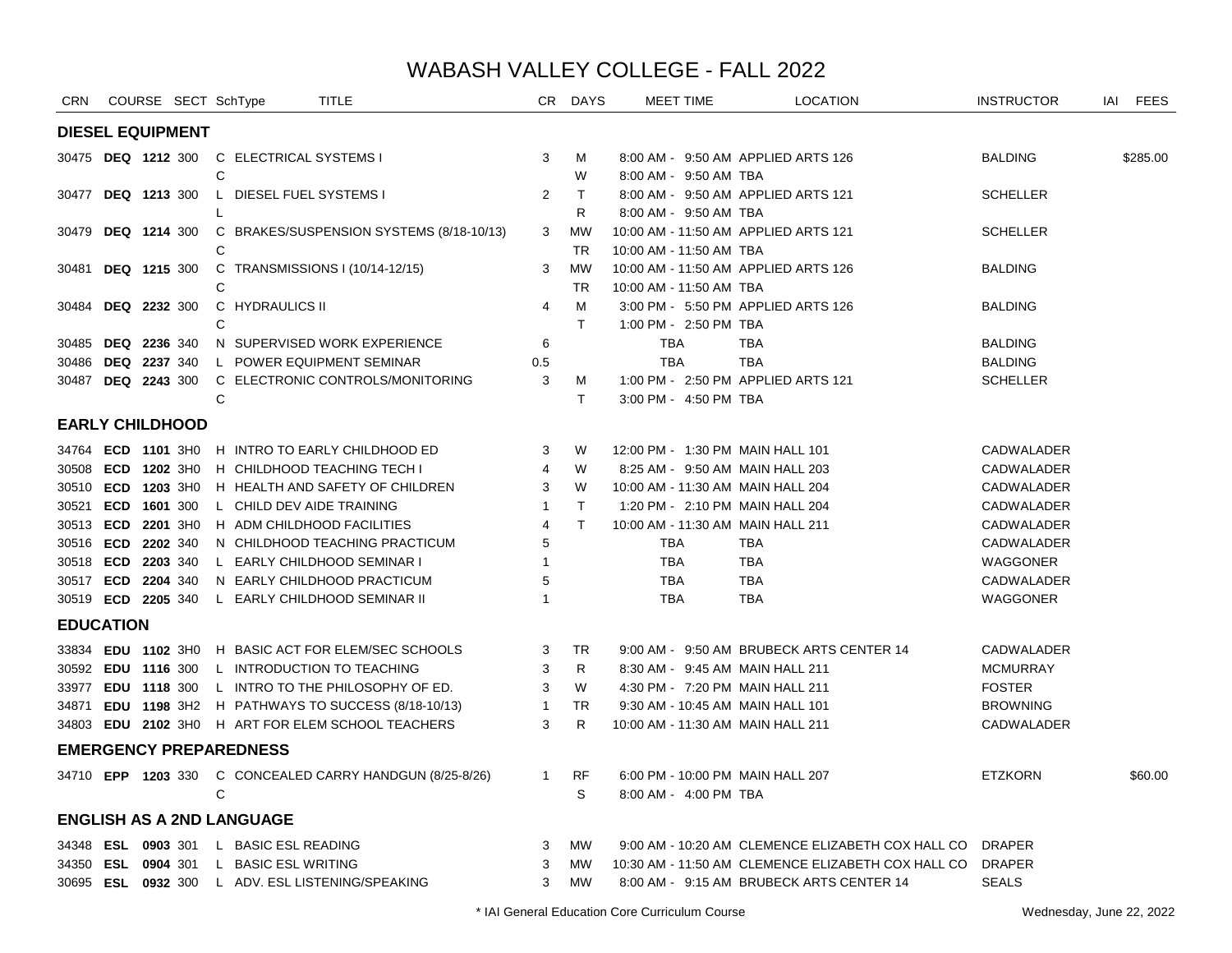| <b>ENGLISH/COMMUNICATIONS</b><br><b>ENG 1101 300</b><br>L INTRODUCTION TO COMPOSITION<br>10:00 AM - 10:50 AM APPLIED ARTS 101<br><b>DAUBS</b><br>30139<br>3<br><b>MWF</b><br>3<br><b>MWF</b><br>9:00 AM - 9:50 AM SCIENCE BUILDING 26<br><b>BRAMLET</b><br>30072 ENG 1111 300<br>L COMPOSITION I<br>L COMPOSITION I<br>10:00 AM - 10:50 AM SCIENCE BUILDING 26<br><b>BRAMLET</b><br>30073 ENG 1111 301<br>3<br>MWF<br>30074 ENG 1111 302<br>L COMPOSITION I<br>8:30 AM - 9:45 AM SCIENCE BUILDING 26<br>3<br>TR<br><b>BRAMLET</b><br>30257 ENG 1111 303<br>L COMPOSITION I<br>3<br>8:30 AM - 9:45 AM MAIN HALL 203<br>TR.<br>ZIMMERMAN<br>ENG 1111 304<br>L COMPOSITION I<br>3<br><b>TR</b><br>10:00 AM - 11:15 AM MAIN HALL 203<br>ZIMMERMAN<br>30258<br><b>ENG 1111 305</b><br>H COMPOSITION I<br>3<br><b>MW</b><br>1:00 PM - 2:15 PM SCIENCE BUILDING 61<br><b>WINTER</b><br>33161<br><b>ENG 1121 300</b><br>L COMPOSITION & ANALYSIS<br>3<br><b>MWF</b><br>11:00 AM - 11:50 AM SCIENCE BUILDING 26<br><b>BRAMLET</b><br>30075<br><b>ENG 1121 301</b><br>L COMPOSITION & ANALYSIS<br>3<br><b>TR</b><br>10:00 AM - 11:15 AM SCIENCE BUILDING 26<br><b>BRAMLET</b><br>30076<br>3<br><b>ENG 1201 300</b><br>L COMMUNICATIONS<br><b>MWF</b><br>10:00 AM - 10:50 AM MAIN HALL 203<br>ZIMMERMAN<br>30260<br><b>WINTER</b><br>SPE 1101 300<br>L FUND. OF EFFECTIVE SPEAKING<br>3<br><b>MWF</b><br>9:00 AM - 9:50 AM SCIENCE BUILDING 61<br>30665<br>30666 SPE 1101 301<br>L FUND. OF EFFECTIVE SPEAKING<br>3<br><b>MWF</b><br>11:00 AM - 11:50 AM SCIENCE BUILDING 61<br><b>WINTER</b><br>L FUND. OF EFFECTIVE SPEAKING<br><b>TR</b><br>1:00 PM - 2:15 PM SCIENCE BUILDING 61<br><b>WINTER</b><br>30667 SPE 1101 302<br>3<br><b>TR</b><br>30668 SPE 1111 300<br>L INTERPERSONAL COMMUNICATIONS<br>3<br>10:00 AM - 11:15 AM SCIENCE BUILDING 61<br><b>WINTER</b><br><b>GUNSMITHING</b><br>30088 GNS 1201 300<br>7 MTWR<br>8:00 AM - 11:50 AM INDUSTRIAL STUDIES 100<br><b>WICK</b><br>C GUNSMITHING I $(8/18-10/13)$<br>1:00 PM - 4:50 PM INDUSTRIAL STUDIES 100<br><b>WICK</b><br>30089 GNS 1201 302<br>C GUNSMITHING I (8/18-10/13)<br>7 MTWR<br>30090 GNS 1202 300<br>8:00 AM - 12:20 PM INDUSTRIAL STUDIES 100<br><b>WICK</b><br>C GUNSMITHING II (10/14-12/15)<br>7 MTWR<br>1:00 PM - 5:20 PM INDUSTRIAL STUDIES 100<br><b>WICK</b><br>30091 GNS 1202 301<br>7 MTWR<br>C GUNSMITHING II (10/14-12/15)<br>1:00 PM - 4:00 PM INDUSTRIAL STUDIES 100<br><b>WICK</b><br>34913 GNS 1206 300<br>L MODEL 1911 PISTOL BUILD (11/14-11/18)<br>2 MTWRF<br><b>HEALTH OCCUPATIONS</b><br><b>ILE</b><br>C BASIC NURSE ASSIST TRNG PROG (8/31-11/2)<br>7 MWR<br>1:00 PM - 5:00 PM SCIENCE BUILDING 58<br>34805 HEA 1203 300<br>$\mathbf C$<br>T.<br><b>TBA</b><br><b>AGENCY</b><br>L INTRO TO MEDICAL TERMINOLOGY<br>10:00 AM - 10:50 AM SCIENCE BUILDING 49<br>GILL<br>30546 HEA 1225 300<br>3<br><b>MWF</b><br>32516 HEA 1225 3H1<br>H INTRO TO MEDICAL TERMINOLOGY<br>3<br>T.<br>1:00 PM - 2:50 PM SCIENCE BUILDING 49<br>GILL<br><b>HEALTH/P.E.</b><br><b>CARPENTER</b><br>31512 EDU 1107 3H0<br>H HEALTH<br>3<br>TR<br>9:00 AM - 9:50 AM MAIN HALL 204<br><b>SCHEIDECKER</b><br>34103 EDU 1107 3H1<br>H HEALTH<br>3<br><b>MW</b><br>9:00 AM - 9:50 AM SCIENCE BUILDING 25<br>H PRVNTN/TRTMT OF ATH. INJURY<br>3<br><b>HOIPKEMIER</b><br>33454 EDU 2104 3H0<br><b>TR</b><br>10:00 AM - 10:50 AM SCIENCE BUILDING 25<br>H NUTRITION<br>3<br><b>TR</b><br>12:00 PM - 12:50 PM MAIN HALL 204<br>CADWALADER<br>30515 HEC 1101 3H0<br>34249 PTE 2140 300 | <b>CRN</b> |  | COURSE SECT SchType |                      | <b>TITLE</b> | CR | <b>DAYS</b> | <b>MEET TIME</b> | <b>LOCATION</b>            | <b>INSTRUCTOR</b> | IAI | <b>FEES</b> |
|-------------------------------------------------------------------------------------------------------------------------------------------------------------------------------------------------------------------------------------------------------------------------------------------------------------------------------------------------------------------------------------------------------------------------------------------------------------------------------------------------------------------------------------------------------------------------------------------------------------------------------------------------------------------------------------------------------------------------------------------------------------------------------------------------------------------------------------------------------------------------------------------------------------------------------------------------------------------------------------------------------------------------------------------------------------------------------------------------------------------------------------------------------------------------------------------------------------------------------------------------------------------------------------------------------------------------------------------------------------------------------------------------------------------------------------------------------------------------------------------------------------------------------------------------------------------------------------------------------------------------------------------------------------------------------------------------------------------------------------------------------------------------------------------------------------------------------------------------------------------------------------------------------------------------------------------------------------------------------------------------------------------------------------------------------------------------------------------------------------------------------------------------------------------------------------------------------------------------------------------------------------------------------------------------------------------------------------------------------------------------------------------------------------------------------------------------------------------------------------------------------------------------------------------------------------------------------------------------------------------------------------------------------------------------------------------------------------------------------------------------------------------------------------------------------------------------------------------------------------------------------------------------------------------------------------------------------------------------------------------------------------------------------------------------------------------------------------------------------------------------------------------------------------------------------------------------------------------------------------------------------------------------------------------------------------------------------------------------------------------------------------------------------------------------------------------------------------------------------------------------------------------------------------------|------------|--|---------------------|----------------------|--------------|----|-------------|------------------|----------------------------|-------------------|-----|-------------|
|                                                                                                                                                                                                                                                                                                                                                                                                                                                                                                                                                                                                                                                                                                                                                                                                                                                                                                                                                                                                                                                                                                                                                                                                                                                                                                                                                                                                                                                                                                                                                                                                                                                                                                                                                                                                                                                                                                                                                                                                                                                                                                                                                                                                                                                                                                                                                                                                                                                                                                                                                                                                                                                                                                                                                                                                                                                                                                                                                                                                                                                                                                                                                                                                                                                                                                                                                                                                                                                                                                                                           |            |  |                     |                      |              |    |             |                  |                            |                   |     |             |
|                                                                                                                                                                                                                                                                                                                                                                                                                                                                                                                                                                                                                                                                                                                                                                                                                                                                                                                                                                                                                                                                                                                                                                                                                                                                                                                                                                                                                                                                                                                                                                                                                                                                                                                                                                                                                                                                                                                                                                                                                                                                                                                                                                                                                                                                                                                                                                                                                                                                                                                                                                                                                                                                                                                                                                                                                                                                                                                                                                                                                                                                                                                                                                                                                                                                                                                                                                                                                                                                                                                                           |            |  |                     |                      |              |    |             |                  |                            |                   |     |             |
|                                                                                                                                                                                                                                                                                                                                                                                                                                                                                                                                                                                                                                                                                                                                                                                                                                                                                                                                                                                                                                                                                                                                                                                                                                                                                                                                                                                                                                                                                                                                                                                                                                                                                                                                                                                                                                                                                                                                                                                                                                                                                                                                                                                                                                                                                                                                                                                                                                                                                                                                                                                                                                                                                                                                                                                                                                                                                                                                                                                                                                                                                                                                                                                                                                                                                                                                                                                                                                                                                                                                           |            |  |                     |                      |              |    |             |                  |                            |                   |     |             |
|                                                                                                                                                                                                                                                                                                                                                                                                                                                                                                                                                                                                                                                                                                                                                                                                                                                                                                                                                                                                                                                                                                                                                                                                                                                                                                                                                                                                                                                                                                                                                                                                                                                                                                                                                                                                                                                                                                                                                                                                                                                                                                                                                                                                                                                                                                                                                                                                                                                                                                                                                                                                                                                                                                                                                                                                                                                                                                                                                                                                                                                                                                                                                                                                                                                                                                                                                                                                                                                                                                                                           |            |  |                     |                      |              |    |             |                  |                            |                   |     |             |
|                                                                                                                                                                                                                                                                                                                                                                                                                                                                                                                                                                                                                                                                                                                                                                                                                                                                                                                                                                                                                                                                                                                                                                                                                                                                                                                                                                                                                                                                                                                                                                                                                                                                                                                                                                                                                                                                                                                                                                                                                                                                                                                                                                                                                                                                                                                                                                                                                                                                                                                                                                                                                                                                                                                                                                                                                                                                                                                                                                                                                                                                                                                                                                                                                                                                                                                                                                                                                                                                                                                                           |            |  |                     |                      |              |    |             |                  |                            |                   |     |             |
|                                                                                                                                                                                                                                                                                                                                                                                                                                                                                                                                                                                                                                                                                                                                                                                                                                                                                                                                                                                                                                                                                                                                                                                                                                                                                                                                                                                                                                                                                                                                                                                                                                                                                                                                                                                                                                                                                                                                                                                                                                                                                                                                                                                                                                                                                                                                                                                                                                                                                                                                                                                                                                                                                                                                                                                                                                                                                                                                                                                                                                                                                                                                                                                                                                                                                                                                                                                                                                                                                                                                           |            |  |                     |                      |              |    |             |                  |                            |                   |     |             |
|                                                                                                                                                                                                                                                                                                                                                                                                                                                                                                                                                                                                                                                                                                                                                                                                                                                                                                                                                                                                                                                                                                                                                                                                                                                                                                                                                                                                                                                                                                                                                                                                                                                                                                                                                                                                                                                                                                                                                                                                                                                                                                                                                                                                                                                                                                                                                                                                                                                                                                                                                                                                                                                                                                                                                                                                                                                                                                                                                                                                                                                                                                                                                                                                                                                                                                                                                                                                                                                                                                                                           |            |  |                     |                      |              |    |             |                  |                            |                   |     |             |
|                                                                                                                                                                                                                                                                                                                                                                                                                                                                                                                                                                                                                                                                                                                                                                                                                                                                                                                                                                                                                                                                                                                                                                                                                                                                                                                                                                                                                                                                                                                                                                                                                                                                                                                                                                                                                                                                                                                                                                                                                                                                                                                                                                                                                                                                                                                                                                                                                                                                                                                                                                                                                                                                                                                                                                                                                                                                                                                                                                                                                                                                                                                                                                                                                                                                                                                                                                                                                                                                                                                                           |            |  |                     |                      |              |    |             |                  |                            |                   |     |             |
|                                                                                                                                                                                                                                                                                                                                                                                                                                                                                                                                                                                                                                                                                                                                                                                                                                                                                                                                                                                                                                                                                                                                                                                                                                                                                                                                                                                                                                                                                                                                                                                                                                                                                                                                                                                                                                                                                                                                                                                                                                                                                                                                                                                                                                                                                                                                                                                                                                                                                                                                                                                                                                                                                                                                                                                                                                                                                                                                                                                                                                                                                                                                                                                                                                                                                                                                                                                                                                                                                                                                           |            |  |                     |                      |              |    |             |                  |                            |                   |     |             |
|                                                                                                                                                                                                                                                                                                                                                                                                                                                                                                                                                                                                                                                                                                                                                                                                                                                                                                                                                                                                                                                                                                                                                                                                                                                                                                                                                                                                                                                                                                                                                                                                                                                                                                                                                                                                                                                                                                                                                                                                                                                                                                                                                                                                                                                                                                                                                                                                                                                                                                                                                                                                                                                                                                                                                                                                                                                                                                                                                                                                                                                                                                                                                                                                                                                                                                                                                                                                                                                                                                                                           |            |  |                     |                      |              |    |             |                  |                            |                   |     |             |
|                                                                                                                                                                                                                                                                                                                                                                                                                                                                                                                                                                                                                                                                                                                                                                                                                                                                                                                                                                                                                                                                                                                                                                                                                                                                                                                                                                                                                                                                                                                                                                                                                                                                                                                                                                                                                                                                                                                                                                                                                                                                                                                                                                                                                                                                                                                                                                                                                                                                                                                                                                                                                                                                                                                                                                                                                                                                                                                                                                                                                                                                                                                                                                                                                                                                                                                                                                                                                                                                                                                                           |            |  |                     |                      |              |    |             |                  |                            |                   |     |             |
|                                                                                                                                                                                                                                                                                                                                                                                                                                                                                                                                                                                                                                                                                                                                                                                                                                                                                                                                                                                                                                                                                                                                                                                                                                                                                                                                                                                                                                                                                                                                                                                                                                                                                                                                                                                                                                                                                                                                                                                                                                                                                                                                                                                                                                                                                                                                                                                                                                                                                                                                                                                                                                                                                                                                                                                                                                                                                                                                                                                                                                                                                                                                                                                                                                                                                                                                                                                                                                                                                                                                           |            |  |                     |                      |              |    |             |                  |                            |                   |     |             |
|                                                                                                                                                                                                                                                                                                                                                                                                                                                                                                                                                                                                                                                                                                                                                                                                                                                                                                                                                                                                                                                                                                                                                                                                                                                                                                                                                                                                                                                                                                                                                                                                                                                                                                                                                                                                                                                                                                                                                                                                                                                                                                                                                                                                                                                                                                                                                                                                                                                                                                                                                                                                                                                                                                                                                                                                                                                                                                                                                                                                                                                                                                                                                                                                                                                                                                                                                                                                                                                                                                                                           |            |  |                     |                      |              |    |             |                  |                            |                   |     |             |
|                                                                                                                                                                                                                                                                                                                                                                                                                                                                                                                                                                                                                                                                                                                                                                                                                                                                                                                                                                                                                                                                                                                                                                                                                                                                                                                                                                                                                                                                                                                                                                                                                                                                                                                                                                                                                                                                                                                                                                                                                                                                                                                                                                                                                                                                                                                                                                                                                                                                                                                                                                                                                                                                                                                                                                                                                                                                                                                                                                                                                                                                                                                                                                                                                                                                                                                                                                                                                                                                                                                                           |            |  |                     |                      |              |    |             |                  |                            |                   |     |             |
|                                                                                                                                                                                                                                                                                                                                                                                                                                                                                                                                                                                                                                                                                                                                                                                                                                                                                                                                                                                                                                                                                                                                                                                                                                                                                                                                                                                                                                                                                                                                                                                                                                                                                                                                                                                                                                                                                                                                                                                                                                                                                                                                                                                                                                                                                                                                                                                                                                                                                                                                                                                                                                                                                                                                                                                                                                                                                                                                                                                                                                                                                                                                                                                                                                                                                                                                                                                                                                                                                                                                           |            |  |                     |                      |              |    |             |                  |                            |                   |     |             |
|                                                                                                                                                                                                                                                                                                                                                                                                                                                                                                                                                                                                                                                                                                                                                                                                                                                                                                                                                                                                                                                                                                                                                                                                                                                                                                                                                                                                                                                                                                                                                                                                                                                                                                                                                                                                                                                                                                                                                                                                                                                                                                                                                                                                                                                                                                                                                                                                                                                                                                                                                                                                                                                                                                                                                                                                                                                                                                                                                                                                                                                                                                                                                                                                                                                                                                                                                                                                                                                                                                                                           |            |  |                     |                      |              |    |             |                  |                            |                   |     |             |
|                                                                                                                                                                                                                                                                                                                                                                                                                                                                                                                                                                                                                                                                                                                                                                                                                                                                                                                                                                                                                                                                                                                                                                                                                                                                                                                                                                                                                                                                                                                                                                                                                                                                                                                                                                                                                                                                                                                                                                                                                                                                                                                                                                                                                                                                                                                                                                                                                                                                                                                                                                                                                                                                                                                                                                                                                                                                                                                                                                                                                                                                                                                                                                                                                                                                                                                                                                                                                                                                                                                                           |            |  |                     |                      |              |    |             |                  |                            |                   |     | \$15.00     |
|                                                                                                                                                                                                                                                                                                                                                                                                                                                                                                                                                                                                                                                                                                                                                                                                                                                                                                                                                                                                                                                                                                                                                                                                                                                                                                                                                                                                                                                                                                                                                                                                                                                                                                                                                                                                                                                                                                                                                                                                                                                                                                                                                                                                                                                                                                                                                                                                                                                                                                                                                                                                                                                                                                                                                                                                                                                                                                                                                                                                                                                                                                                                                                                                                                                                                                                                                                                                                                                                                                                                           |            |  |                     |                      |              |    |             |                  |                            |                   |     | \$15.00     |
|                                                                                                                                                                                                                                                                                                                                                                                                                                                                                                                                                                                                                                                                                                                                                                                                                                                                                                                                                                                                                                                                                                                                                                                                                                                                                                                                                                                                                                                                                                                                                                                                                                                                                                                                                                                                                                                                                                                                                                                                                                                                                                                                                                                                                                                                                                                                                                                                                                                                                                                                                                                                                                                                                                                                                                                                                                                                                                                                                                                                                                                                                                                                                                                                                                                                                                                                                                                                                                                                                                                                           |            |  |                     |                      |              |    |             |                  |                            |                   |     | \$15.00     |
|                                                                                                                                                                                                                                                                                                                                                                                                                                                                                                                                                                                                                                                                                                                                                                                                                                                                                                                                                                                                                                                                                                                                                                                                                                                                                                                                                                                                                                                                                                                                                                                                                                                                                                                                                                                                                                                                                                                                                                                                                                                                                                                                                                                                                                                                                                                                                                                                                                                                                                                                                                                                                                                                                                                                                                                                                                                                                                                                                                                                                                                                                                                                                                                                                                                                                                                                                                                                                                                                                                                                           |            |  |                     |                      |              |    |             |                  |                            |                   |     | \$15.00     |
|                                                                                                                                                                                                                                                                                                                                                                                                                                                                                                                                                                                                                                                                                                                                                                                                                                                                                                                                                                                                                                                                                                                                                                                                                                                                                                                                                                                                                                                                                                                                                                                                                                                                                                                                                                                                                                                                                                                                                                                                                                                                                                                                                                                                                                                                                                                                                                                                                                                                                                                                                                                                                                                                                                                                                                                                                                                                                                                                                                                                                                                                                                                                                                                                                                                                                                                                                                                                                                                                                                                                           |            |  |                     |                      |              |    |             |                  |                            |                   |     |             |
|                                                                                                                                                                                                                                                                                                                                                                                                                                                                                                                                                                                                                                                                                                                                                                                                                                                                                                                                                                                                                                                                                                                                                                                                                                                                                                                                                                                                                                                                                                                                                                                                                                                                                                                                                                                                                                                                                                                                                                                                                                                                                                                                                                                                                                                                                                                                                                                                                                                                                                                                                                                                                                                                                                                                                                                                                                                                                                                                                                                                                                                                                                                                                                                                                                                                                                                                                                                                                                                                                                                                           |            |  |                     |                      |              |    |             |                  |                            |                   |     |             |
|                                                                                                                                                                                                                                                                                                                                                                                                                                                                                                                                                                                                                                                                                                                                                                                                                                                                                                                                                                                                                                                                                                                                                                                                                                                                                                                                                                                                                                                                                                                                                                                                                                                                                                                                                                                                                                                                                                                                                                                                                                                                                                                                                                                                                                                                                                                                                                                                                                                                                                                                                                                                                                                                                                                                                                                                                                                                                                                                                                                                                                                                                                                                                                                                                                                                                                                                                                                                                                                                                                                                           |            |  |                     |                      |              |    |             |                  |                            |                   |     | \$7.50      |
|                                                                                                                                                                                                                                                                                                                                                                                                                                                                                                                                                                                                                                                                                                                                                                                                                                                                                                                                                                                                                                                                                                                                                                                                                                                                                                                                                                                                                                                                                                                                                                                                                                                                                                                                                                                                                                                                                                                                                                                                                                                                                                                                                                                                                                                                                                                                                                                                                                                                                                                                                                                                                                                                                                                                                                                                                                                                                                                                                                                                                                                                                                                                                                                                                                                                                                                                                                                                                                                                                                                                           |            |  |                     |                      |              |    |             |                  |                            |                   |     |             |
|                                                                                                                                                                                                                                                                                                                                                                                                                                                                                                                                                                                                                                                                                                                                                                                                                                                                                                                                                                                                                                                                                                                                                                                                                                                                                                                                                                                                                                                                                                                                                                                                                                                                                                                                                                                                                                                                                                                                                                                                                                                                                                                                                                                                                                                                                                                                                                                                                                                                                                                                                                                                                                                                                                                                                                                                                                                                                                                                                                                                                                                                                                                                                                                                                                                                                                                                                                                                                                                                                                                                           |            |  |                     |                      |              |    |             |                  |                            |                   |     |             |
|                                                                                                                                                                                                                                                                                                                                                                                                                                                                                                                                                                                                                                                                                                                                                                                                                                                                                                                                                                                                                                                                                                                                                                                                                                                                                                                                                                                                                                                                                                                                                                                                                                                                                                                                                                                                                                                                                                                                                                                                                                                                                                                                                                                                                                                                                                                                                                                                                                                                                                                                                                                                                                                                                                                                                                                                                                                                                                                                                                                                                                                                                                                                                                                                                                                                                                                                                                                                                                                                                                                                           |            |  |                     |                      |              |    |             |                  |                            |                   |     |             |
|                                                                                                                                                                                                                                                                                                                                                                                                                                                                                                                                                                                                                                                                                                                                                                                                                                                                                                                                                                                                                                                                                                                                                                                                                                                                                                                                                                                                                                                                                                                                                                                                                                                                                                                                                                                                                                                                                                                                                                                                                                                                                                                                                                                                                                                                                                                                                                                                                                                                                                                                                                                                                                                                                                                                                                                                                                                                                                                                                                                                                                                                                                                                                                                                                                                                                                                                                                                                                                                                                                                                           |            |  |                     |                      |              |    |             |                  |                            |                   |     |             |
|                                                                                                                                                                                                                                                                                                                                                                                                                                                                                                                                                                                                                                                                                                                                                                                                                                                                                                                                                                                                                                                                                                                                                                                                                                                                                                                                                                                                                                                                                                                                                                                                                                                                                                                                                                                                                                                                                                                                                                                                                                                                                                                                                                                                                                                                                                                                                                                                                                                                                                                                                                                                                                                                                                                                                                                                                                                                                                                                                                                                                                                                                                                                                                                                                                                                                                                                                                                                                                                                                                                                           |            |  |                     |                      |              |    |             |                  |                            |                   |     |             |
|                                                                                                                                                                                                                                                                                                                                                                                                                                                                                                                                                                                                                                                                                                                                                                                                                                                                                                                                                                                                                                                                                                                                                                                                                                                                                                                                                                                                                                                                                                                                                                                                                                                                                                                                                                                                                                                                                                                                                                                                                                                                                                                                                                                                                                                                                                                                                                                                                                                                                                                                                                                                                                                                                                                                                                                                                                                                                                                                                                                                                                                                                                                                                                                                                                                                                                                                                                                                                                                                                                                                           |            |  |                     |                      |              |    |             |                  |                            |                   |     |             |
|                                                                                                                                                                                                                                                                                                                                                                                                                                                                                                                                                                                                                                                                                                                                                                                                                                                                                                                                                                                                                                                                                                                                                                                                                                                                                                                                                                                                                                                                                                                                                                                                                                                                                                                                                                                                                                                                                                                                                                                                                                                                                                                                                                                                                                                                                                                                                                                                                                                                                                                                                                                                                                                                                                                                                                                                                                                                                                                                                                                                                                                                                                                                                                                                                                                                                                                                                                                                                                                                                                                                           |            |  |                     |                      |              |    |             |                  |                            |                   |     |             |
|                                                                                                                                                                                                                                                                                                                                                                                                                                                                                                                                                                                                                                                                                                                                                                                                                                                                                                                                                                                                                                                                                                                                                                                                                                                                                                                                                                                                                                                                                                                                                                                                                                                                                                                                                                                                                                                                                                                                                                                                                                                                                                                                                                                                                                                                                                                                                                                                                                                                                                                                                                                                                                                                                                                                                                                                                                                                                                                                                                                                                                                                                                                                                                                                                                                                                                                                                                                                                                                                                                                                           |            |  |                     |                      |              |    |             |                  |                            |                   |     |             |
|                                                                                                                                                                                                                                                                                                                                                                                                                                                                                                                                                                                                                                                                                                                                                                                                                                                                                                                                                                                                                                                                                                                                                                                                                                                                                                                                                                                                                                                                                                                                                                                                                                                                                                                                                                                                                                                                                                                                                                                                                                                                                                                                                                                                                                                                                                                                                                                                                                                                                                                                                                                                                                                                                                                                                                                                                                                                                                                                                                                                                                                                                                                                                                                                                                                                                                                                                                                                                                                                                                                                           |            |  |                     | <b>B</b> FISHING III |              | 1  |             | <b>TBA</b>       | <b>SCIENCE BUILDING 49</b> | GILL              |     |             |
| W<br>4:30 PM - 6:30 PM SCIENCE BUILDING 49<br>GILL<br>33897 PTE 1140 330<br><b>B</b> FISHING I<br>$\mathbf{1}$                                                                                                                                                                                                                                                                                                                                                                                                                                                                                                                                                                                                                                                                                                                                                                                                                                                                                                                                                                                                                                                                                                                                                                                                                                                                                                                                                                                                                                                                                                                                                                                                                                                                                                                                                                                                                                                                                                                                                                                                                                                                                                                                                                                                                                                                                                                                                                                                                                                                                                                                                                                                                                                                                                                                                                                                                                                                                                                                                                                                                                                                                                                                                                                                                                                                                                                                                                                                                            |            |  |                     |                      |              |    |             |                  |                            |                   |     |             |
| <b>HUMANITIES/FINE ARTS-SEE IAI</b>                                                                                                                                                                                                                                                                                                                                                                                                                                                                                                                                                                                                                                                                                                                                                                                                                                                                                                                                                                                                                                                                                                                                                                                                                                                                                                                                                                                                                                                                                                                                                                                                                                                                                                                                                                                                                                                                                                                                                                                                                                                                                                                                                                                                                                                                                                                                                                                                                                                                                                                                                                                                                                                                                                                                                                                                                                                                                                                                                                                                                                                                                                                                                                                                                                                                                                                                                                                                                                                                                                       |            |  |                     |                      |              |    |             |                  |                            |                   |     |             |
| <b>TR</b><br>8:00 AM - 9:45 AM APPLIED ARTS 104<br><b>LINN</b><br>H INTRODUCTION TO PHOTOGRAPHY<br>3<br>33149 <b>ART 1117</b> 3H0                                                                                                                                                                                                                                                                                                                                                                                                                                                                                                                                                                                                                                                                                                                                                                                                                                                                                                                                                                                                                                                                                                                                                                                                                                                                                                                                                                                                                                                                                                                                                                                                                                                                                                                                                                                                                                                                                                                                                                                                                                                                                                                                                                                                                                                                                                                                                                                                                                                                                                                                                                                                                                                                                                                                                                                                                                                                                                                                                                                                                                                                                                                                                                                                                                                                                                                                                                                                         |            |  |                     |                      |              |    |             |                  |                            |                   |     |             |
| C CINEMA APPRECIATION<br>8:00 AM - 9:40 AM BRUBECK ARTS CENTER 1<br>ART 1141 300<br>3<br><b>TR</b><br><b>HUDSON</b><br>30186                                                                                                                                                                                                                                                                                                                                                                                                                                                                                                                                                                                                                                                                                                                                                                                                                                                                                                                                                                                                                                                                                                                                                                                                                                                                                                                                                                                                                                                                                                                                                                                                                                                                                                                                                                                                                                                                                                                                                                                                                                                                                                                                                                                                                                                                                                                                                                                                                                                                                                                                                                                                                                                                                                                                                                                                                                                                                                                                                                                                                                                                                                                                                                                                                                                                                                                                                                                                              |            |  |                     |                      |              |    |             |                  |                            |                   |     |             |
| <b>TR</b><br>10:00 AM - 10:50 AM BRUBECK ARTS CENTER 1<br><b>STROUGHMATT</b><br><b>HUM 1111 3H0</b><br>H INTRO TO ART MUSIC & THEATRE<br>3<br>30248                                                                                                                                                                                                                                                                                                                                                                                                                                                                                                                                                                                                                                                                                                                                                                                                                                                                                                                                                                                                                                                                                                                                                                                                                                                                                                                                                                                                                                                                                                                                                                                                                                                                                                                                                                                                                                                                                                                                                                                                                                                                                                                                                                                                                                                                                                                                                                                                                                                                                                                                                                                                                                                                                                                                                                                                                                                                                                                                                                                                                                                                                                                                                                                                                                                                                                                                                                                       |            |  |                     |                      |              |    |             |                  |                            |                   |     |             |
| T<br>30590 HUM 2161 3H0<br>H FORGING THE AMERICAN CHARACTER<br>3<br><b>MCMURRAY</b><br>8:30 AM - 9:45 AM MAIN HALL 211                                                                                                                                                                                                                                                                                                                                                                                                                                                                                                                                                                                                                                                                                                                                                                                                                                                                                                                                                                                                                                                                                                                                                                                                                                                                                                                                                                                                                                                                                                                                                                                                                                                                                                                                                                                                                                                                                                                                                                                                                                                                                                                                                                                                                                                                                                                                                                                                                                                                                                                                                                                                                                                                                                                                                                                                                                                                                                                                                                                                                                                                                                                                                                                                                                                                                                                                                                                                                    |            |  |                     |                      |              |    |             |                  |                            |                   |     |             |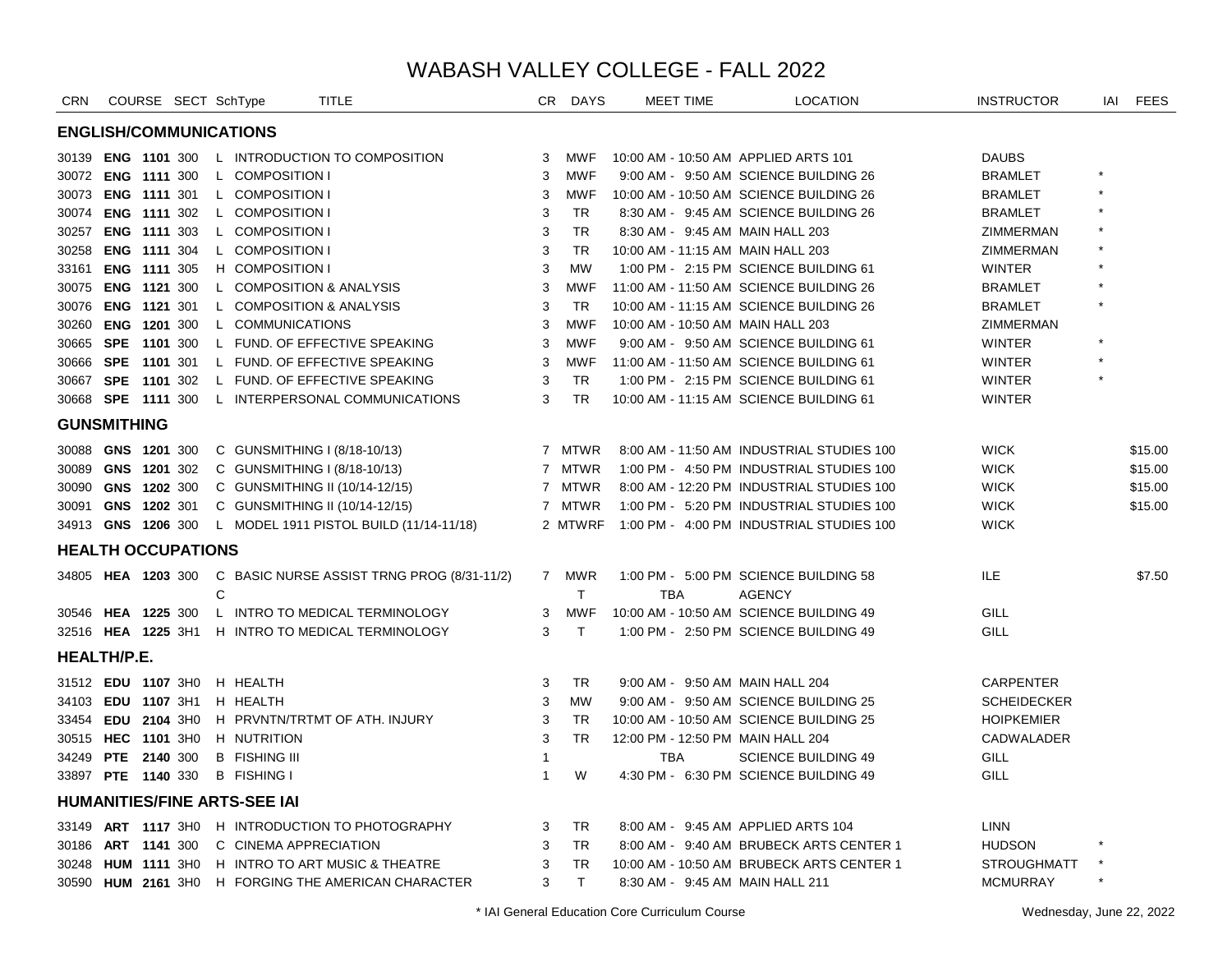| <b>CRN</b>         | COURSE SECT SchType                 |   |                      | <b>TITLE</b>                                                 |    | CR DAYS      | MEET TIME             | <b>LOCATION</b>                           | <b>INSTRUCTOR</b>  | IAI | <b>FEES</b> |
|--------------------|-------------------------------------|---|----------------------|--------------------------------------------------------------|----|--------------|-----------------------|-------------------------------------------|--------------------|-----|-------------|
|                    | <b>HUMANITIES/FINE ARTS-SEE IAI</b> |   |                      |                                                              |    |              |                       |                                           |                    |     |             |
| 30078 LIT          | 2101 300                            |   |                      | L INTRODUCTION TO LITERATURE                                 | 3  | TR           |                       | 1:00 PM - 2:15 PM SCIENCE BUILDING 26     | <b>BRAMLET</b>     |     |             |
| 30138 LIT          | 2132 300                            |   |                      | L WORLD LITERATURE SINCE 1620                                | 3  | <b>MWF</b>   |                       | 9:00 AM - 9:50 AM APPLIED ARTS 101        | <b>DAUBS</b>       |     |             |
| 30189              | <b>MUS 1101 300</b>                 |   | L MUSIC APPRECIATION |                                                              | 3  | <b>MWF</b>   |                       | 9:00 AM - 9:50 AM BRUBECK ARTS CENTER 1   | <b>HUDSON</b>      |     |             |
| 30191              | MUS 1102 300                        |   |                      | L HISTORY OF AMERICAN MUSIC                                  | 3  | <b>MWF</b>   |                       | 8:00 AM - 8:50 AM BRUBECK ARTS CENTER 1   | <b>HUDSON</b>      |     |             |
| 30249              | MUS 1103 3H0                        |   |                      | H MUSIC IN MULTICULTURAL AMERICA                             | 3  | TR.          |                       | 9:00 AM - 9:50 AM SCIENCE BUILDING 61     | <b>STROUGHMATT</b> |     |             |
|                    | 33014 MUS 1104 300                  |   | L WORLD MUSIC        |                                                              | 3  | <b>MWF</b>   |                       | 10:00 AM - 10:50 AM BRUBECK ARTS CENTER 1 | <b>HUDSON</b>      |     |             |
| 30079 PHI          | 2101 3H0                            |   |                      | H INTRODUCTION TO ETHICS                                     | 3  | <b>MW</b>    |                       | 9:00 AM - 9:50 AM MAIN HALL 211           | <b>MCMURRAY</b>    |     |             |
| 30080 PHI          | 2101 3H1                            |   |                      | H INTRODUCTION TO ETHICS                                     | 3  | <b>MW</b>    |                       | 11:00 AM - 11:50 AM MAIN HALL 211         | <b>MCMURRAY</b>    |     |             |
| 32892 PHI          | 2111 300                            |   |                      | L INTRODUCTION TO LOGIC                                      | 3  | $\top$       |                       | 6:00 PM - 7:30 PM MAIN HALL 210           | <b>PATBERG</b>     |     |             |
|                    | <b>MANUFACTURING/MACHINING</b>      |   |                      |                                                              |    |              |                       |                                           |                    |     |             |
|                    |                                     |   |                      | 30530 MAC 1203 300 L PRECISION MEASUREMENT                   | 3  | $\mathsf{T}$ |                       | 8:00 AM - 9:50 AM APPLIED ARTS 102        | CARTER             |     |             |
|                    |                                     |   |                      |                                                              |    | R.           | 8:00 AM - 8:50 AM TBA |                                           |                    |     |             |
| 30537              | <b>MAN 1201 300</b>                 |   |                      | C INTRODUCTION TO MACHINING                                  | 5  | <b>MW</b>    |                       | 1:00 PM - 4:50 PM APPLIED ARTS 102        | CARTER             |     | \$50.00     |
| 30526              | MAN 1202 300                        |   | L INDUSTRIAL SAFETY  |                                                              | 2  | M            |                       | 8:00 AM - 9:50 AM APPLIED ARTS 102        | <b>CARTER</b>      |     |             |
| 30535              | <b>MAN 1211 300</b>                 |   |                      | C INDUSTRIAL ELECTRICITY                                     | 4  | T.           |                       | 1:00 PM - 3:00 PM APPLIED ARTS 135        | <b>PLASSMAN</b>    |     |             |
|                    |                                     | C |                      |                                                              |    | R            | 1:00 PM - 4:50 PM TBA |                                           |                    |     |             |
|                    | 30536 MAN 2211 300                  |   |                      | C PROGRAMMABLE LOGIC CONTROLLERS                             | 4  | T.           |                       | 1:00 PM - 4:50 PM APPLIED ARTS 102        | CARTER             |     | \$40.00     |
|                    |                                     | C |                      |                                                              |    | R            | 1:00 PM - 3:00 PM TBA |                                           |                    |     |             |
| <b>MATHEMATICS</b> |                                     |   |                      |                                                              |    |              |                       |                                           |                    |     |             |
|                    | 30572 MTH 1102 3H0                  |   | H COLLEGE ALGEBRA    |                                                              | 4  | MF           |                       | 11:00 AM - 11:50 AM SCIENCE BUILDING 43   | <b>KING</b>        |     |             |
|                    | 30573 MTH 1102 3H1                  |   | H COLLEGE ALGEBRA    |                                                              | 4  | TR.          |                       | 1:00 PM - 2:15 PM SCIENCE BUILDING 43     | <b>KING</b>        |     |             |
|                    | 30240 MTH 1104 300                  |   |                      | L QUANTITATIVE REASONING                                     | 3  | <b>MW</b>    |                       | 8:00 AM - 8:50 AM MAIN HALL 204           | <b>SEALS</b>       |     |             |
|                    | 30241 MTH 1104 3H0                  |   |                      | H QUANTITATIVE REASONING                                     | 3  | <b>MW</b>    |                       | 9:00 AM - 9:50 AM MAIN HALL 204           | <b>SEALS</b>       |     |             |
|                    | 30049 MTH 1131 3H0                  |   |                      | H INTRODUCTION TO STATISTICS                                 | 3  | <b>MWF</b>   |                       | 9:00 AM - 9:50 AM MAIN HALL 201           | <b>BROWN</b>       |     |             |
|                    | 30053 MTH 1153 3H0                  |   | H STATISTICS         |                                                              | 3  | <b>MWF</b>   |                       | 9:00 AM - 9:50 AM MAIN HALL 201           | <b>BROWN</b>       |     |             |
|                    | 32856 MTH 1171 3H0                  |   |                      | H CALC. & ANALYTIC GEOMETRY I                                |    | 5 MTWRF      |                       | 8:00 AM - 8:50 AM MAIN HALL 201           | <b>BROWN</b>       |     |             |
|                    | 33942 MTH 2173 300                  |   |                      | L CALC. & ANALYTIC GEOMETRY III                              | 4  | <b>MW</b>    |                       | 1:00 PM - 2:50 PM MAIN HALL 201           | <b>BROWN</b>       |     |             |
| <b>NURSING</b>     |                                     |   |                      |                                                              |    |              |                       |                                           |                    |     |             |
|                    | 30701 <b>NUR 1201</b> 530           |   | C NURSING I          |                                                              | 10 | <b>WR</b>    |                       | 9:00 AM - 12:30 PM SCIENCE BUILDING 55    | LEWIS              |     | \$875.40    |
|                    | 30701 <b>NUR 1201</b> 530           |   | C NURSING I          |                                                              | 10 | $\top$       |                       | 6:30 AM - 2:30 PM AGENCY                  | LEWIS              |     | \$875.40    |
|                    | 30702 NUR 1201 531                  |   | C NURSING I          |                                                              | 10 | <b>WR</b>    |                       | 9:00 AM - 12:30 PM SCIENCE BUILDING 55    | LEWIS              |     | \$875.40    |
|                    |                                     | С |                      |                                                              |    | Τ            |                       | 6:30 AM - 2:30 PM AGENCY                  |                    |     |             |
| 30704              | <b>NUR 1201 532</b>                 |   | C NURSING I          |                                                              | 10 | <b>WR</b>    |                       | 9:00 AM - 12:30 PM SCIENCE BUILDING 55    | LEWIS              |     | \$875.40    |
|                    |                                     | C |                      |                                                              |    | W            |                       | 6:30 AM - 2:30 PM AGENCY                  |                    |     |             |
| 31503              | <b>NUR 1201 533</b>                 |   | C NURSING I          |                                                              | 10 | WR           |                       | 9:00 AM - 12:30 PM SCIENCE BUILDING 55    | LEWIS              |     | \$875.40    |
|                    |                                     | С |                      |                                                              |    | W            |                       | 6:30 AM - 2:30 PM AGENCY                  |                    |     |             |
|                    |                                     |   |                      | 30719 NUR 1210 53H H NURSING STRATEGIES FOR SUCCESS (8/15-12 | 2  |              |                       | 9:00 AM - 4:00 PM SCIENCE BUILDING 58     | LEWIS              |     |             |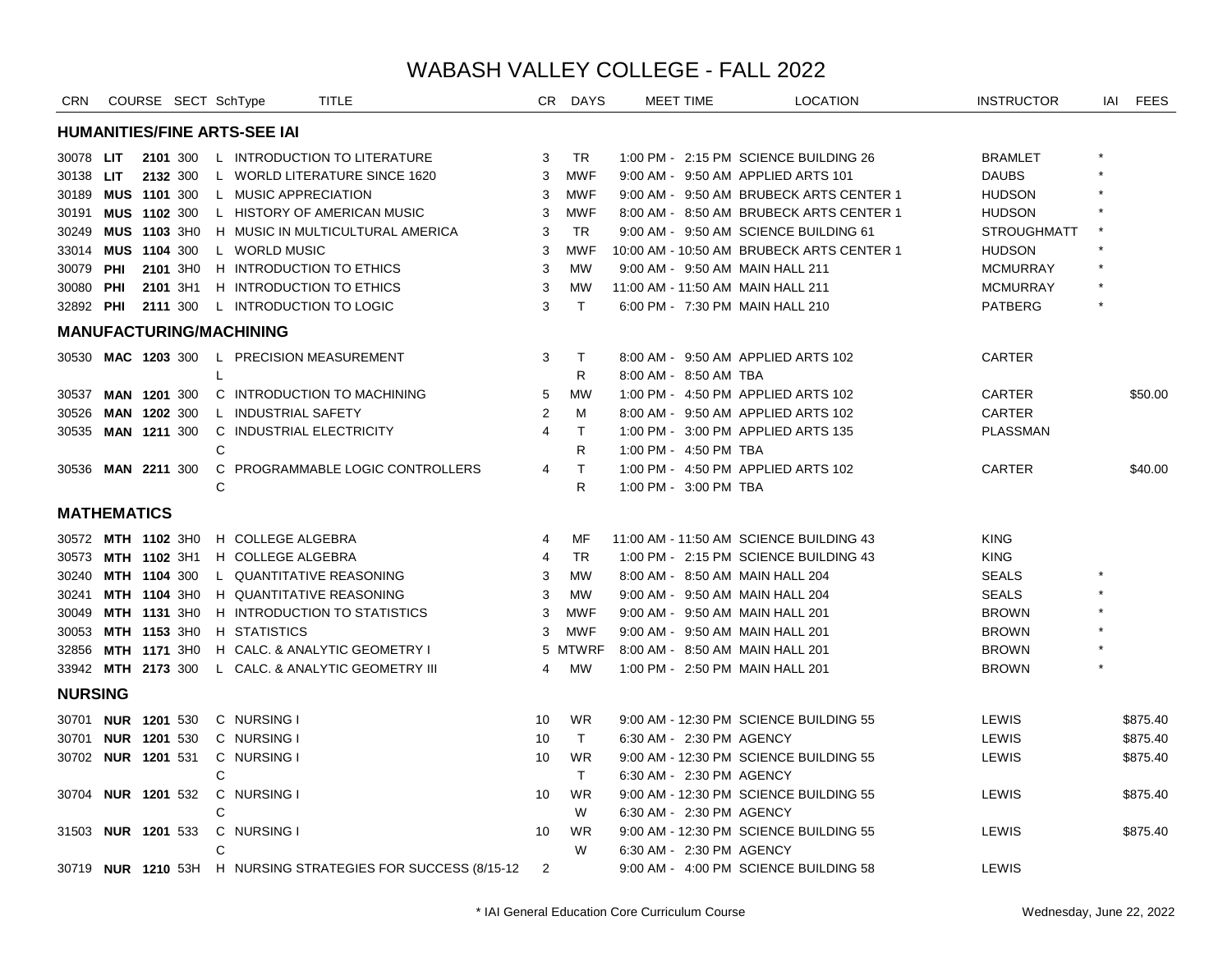| <b>CRN</b>                |                     |  | COURSE SECT SchType       | <b>TITLE</b>                          | CR .           | <b>DAYS</b> | MEET TIME                | <b>LOCATION</b>                        | <b>INSTRUCTOR</b> | <b>FEES</b><br>IAI |
|---------------------------|---------------------|--|---------------------------|---------------------------------------|----------------|-------------|--------------------------|----------------------------------------|-------------------|--------------------|
| <b>NURSING</b>            |                     |  |                           |                                       |                |             |                          |                                        |                   |                    |
| 30721 <b>NUR 2201</b> 530 |                     |  | C NURSING III             |                                       | 10             | <b>WR</b>   |                          | 9:00 AM - 12:30 PM SCIENCE BUILDING 58 | LEWIS             | \$128.00           |
|                           |                     |  | C                         |                                       |                | T           | 6:30 AM - 2:30 PM AGENCY |                                        |                   |                    |
| 30726                     | <b>NUR 2201 531</b> |  | C NURSING III             |                                       | 10             | <b>WR</b>   |                          | 9:00 AM - 12:30 PM SCIENCE BUILDING 58 | LEWIS             | \$128.00           |
|                           |                     |  | C                         |                                       |                | W           | 6:30 AM - 2:30 PM AGENCY |                                        |                   |                    |
| 30728 <b>NUR 2201</b> 532 |                     |  | C NURSING III             |                                       | 10             | <b>WR</b>   |                          | 9:00 AM - 12:30 PM SCIENCE BUILDING 58 | <b>LEWIS</b>      | \$128.00           |
|                           |                     |  | C                         |                                       |                | W           | 6:30 AM - 2:30 PM AGENCY |                                        |                   |                    |
| 30734 NUR 2201 533        |                     |  | C NURSING III             |                                       | 10             | <b>WR</b>   |                          | 9:00 AM - 12:30 PM SCIENCE BUILDING 58 | LEWIS             | \$128.00           |
|                           |                     |  | С                         |                                       |                | T.          | 6:30 AM - 2:30 PM AGENCY |                                        |                   |                    |
| <b>ONLINE</b>             |                     |  |                           |                                       |                |             |                          |                                        |                   |                    |
| 34036 ABE 0710 4W0        |                     |  |                           | ADULT BASIC EDUCATION I               | 4              |             | <b>TBA</b>               | <b>TBA</b>                             | <b>DRAPER</b>     |                    |
| 34037 ABE 0710 4W1        |                     |  |                           | ADULT BASIC EDUCATION I (10/14-12/15) | 2              |             | <b>TBA</b>               | <b>TBA</b>                             | <b>DRAPER</b>     |                    |
| 34294 ABE 0742 4W0        |                     |  |                           | ABE CAREER PATHWAYS BRIDGE            | 1              |             | <b>TBA</b>               | <b>TBA</b>                             | <b>DRAPER</b>     |                    |
| 31387 ACC 1101 1W0        |                     |  | APPLIED ACCOUNTING        |                                       | 4              |             | <b>TBA</b>               | <b>TBA</b>                             | MAYHALL           |                    |
| 30650 ACC 1202 200        |                     |  |                           | QUICKBOOKS I (8/18-10/13)             | 2              |             | <b>TBA</b>               | <b>TBA</b>                             | <b>KENDALL</b>    |                    |
| 30651 ACC 1203 200        |                     |  |                           | QUICKBOOKS II (10/14-12/15)           | $\overline{2}$ |             | <b>TBA</b>               | <b>TBA</b>                             | <b>KENDALL</b>    |                    |
| 30662 ACC 2101 201        |                     |  |                           | FINANCIAL ACCOUNTING                  | 4              |             | <b>TBA</b>               | <b>TBA</b>                             | <b>URFER</b>      |                    |
| 30669 ACC 2102 200        |                     |  |                           | MANAGERIAL ACCOUNTING                 | 4              |             | <b>TBA</b>               | <b>TBA</b>                             | <b>URFER</b>      |                    |
| 30676 ACC 2121 200        |                     |  | <b>COST ACCOUNTING</b>    |                                       | 3              |             | <b>TBA</b>               | <b>TBA</b>                             | <b>KENDALL</b>    |                    |
| 30682 ACC 2241 200        |                     |  |                           | FEDERAL TAX ACCOUNTING                | 3              |             | <b>TBA</b>               | <b>TBA</b>                             | <b>URFER</b>      |                    |
| 30136                     | <b>ART 1113 3W0</b> |  |                           | INTRODUCTION TO DRAWING               | 3              |             | <b>TBA</b>               | TBA                                    | <b>CONN</b>       |                    |
| 31287 ART 1141 1W0        |                     |  |                           | CINEMA APPRECIATION                   | 3              |             | <b>TBA</b>               | <b>TBA</b>                             | <b>WHITE</b>      |                    |
| 30137 ART 1181 3W0        |                     |  | ART HISTORY I             |                                       | 3              |             | <b>TBA</b>               | <b>TBA</b>                             | <b>CONN</b>       |                    |
| 31105                     | <b>ART 2101 1W0</b> |  | UNDERSTANDING ART         |                                       | 3              |             | <b>TBA</b>               | <b>TBA</b>                             | <b>COMPTON</b>    |                    |
| 34735 ART 2191 201        |                     |  | <b>GLOBAL ART HISTORY</b> |                                       | 3              |             | <b>TBA</b>               | <b>TBA</b>                             | SANDY             |                    |
| 34035 ASE 0803 4W1        |                     |  |                           | GED TEST PREPARATION I (10/14-12/15)  | 2              |             | <b>TBA</b>               | <b>TBA</b>                             | <b>DRAPER</b>     |                    |
| 30820 BMG 1202 200        |                     |  | <b>BUSINESS MATH</b>      |                                       | 4              |             | <b>TBA</b>               | <b>TBA</b>                             | <b>CUTRIGHT</b>   |                    |
| 30056 BMG 2103 3W0        |                     |  |                           | <b>BUSINESS STATISTICS</b>            | 3              |             | <b>TBA</b>               | <b>TBA</b>                             | <b>BROWN</b>      |                    |
| 34712 <b>BOC 1201</b> 200 |                     |  |                           | <b>BEGINNING KEYBOARDING</b>          | $\overline{2}$ |             | <b>TBA</b>               | <b>TBA</b>                             | <b>SWINSON</b>    |                    |
| 31144 <b>BOC 2210</b> 1W0 |                     |  | <b>OFFICE SEMINAR I</b>   |                                       | 1              |             | <b>TBA</b>               | <b>TBA</b>                             | <b>GULLETT</b>    |                    |
| 30824 BOC 2216 200        |                     |  |                           | ELECTRONIC RECORDS MANAGEMENT         | 3              |             | <b>TBA</b>               | <b>TBA</b>                             | <b>BENNETT</b>    |                    |
| 33072 BOC 2262 200        |                     |  |                           | MEDICAL OFFICE PROCEDURES             | 4              |             | <b>TBA</b>               | <b>TBA</b>                             | <b>BENNETT</b>    |                    |
| 33073 BOC 2268 200        |                     |  |                           | MEDICAL OFFICE SEMINAR I              | 1              |             | <b>TBA</b>               | <b>TBA</b>                             | MAYHALL           |                    |
| 30338 BUS 1101 4W0        |                     |  |                           | <b>INTRODUCTION TO BUSINESS</b>       | 3              |             | <b>TBA</b>               | <b>TBA</b>                             | <b>RESOR</b>      |                    |
| 33334 BUS 1101 410        |                     |  |                           | INTRODUCTION TO BUSINESS (8/18-12/15) | 3              |             | <b>TBA</b>               | <b>TBA</b>                             | <b>RESOR</b>      |                    |
| 30827 BUS 2101 201        |                     |  | <b>BUSINESS LAW 1</b>     |                                       | 3              |             | <b>TBA</b>               | <b>TBA</b>                             | <b>URFER</b>      |                    |
| 30339 BUS 2201 4W0        |                     |  |                           | PRINCIPLES OF MANAGEMENT              | 3              |             | <b>TBA</b>               | <b>TBA</b>                             | <b>BLACK</b>      |                    |
| 30828 BUS 2205 200        |                     |  |                           | LEGAL & ETHICAL HR ISSUES             | 3              |             | <b>TBA</b>               | <b>TBA</b>                             | <b>BUERSTER</b>   |                    |
| 34068                     | <b>CHM 1115 3W0</b> |  |                           | CHEMISTRY AND SOCIETY                 | 4              |             | <b>TBA</b>               | <b>TBA</b>                             | <b>BRUCK</b>      |                    |
| 30065 CHM 1120 3W0        |                     |  |                           | <b>INTRODUCTORY CHEMISTRY</b>         | 5              |             | <b>TBA</b>               | <b>TBA</b>                             | <b>BRUCK</b>      | $\star$            |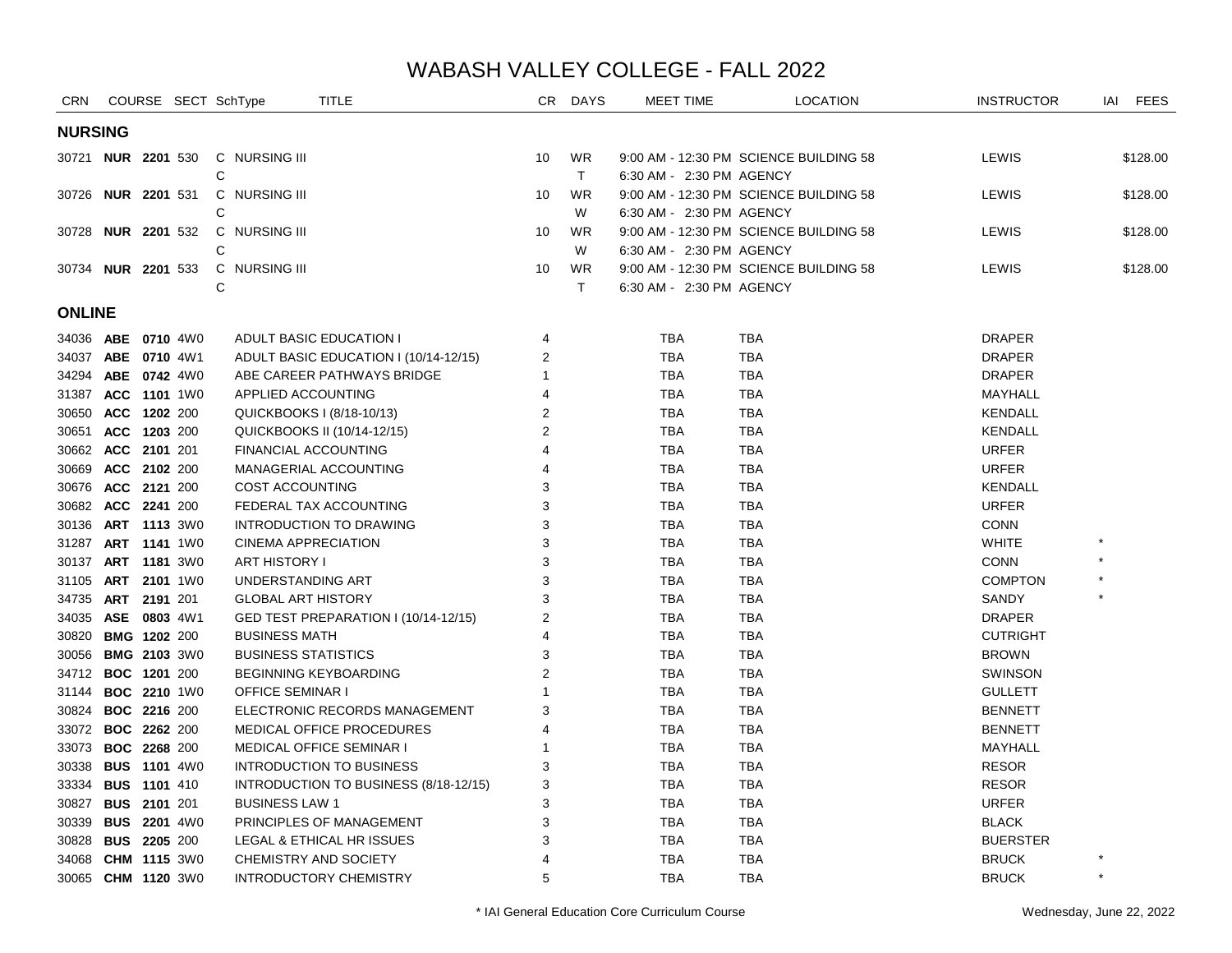| <b>CRN</b>         |              |          | COURSE SECT SchType | TITLE                                         |                | CR DAYS   | MEET TIME  |            | LOCATION                                        | <b>INSTRUCTOR</b> | IAI     | <b>FEES</b> |
|--------------------|--------------|----------|---------------------|-----------------------------------------------|----------------|-----------|------------|------------|-------------------------------------------------|-------------------|---------|-------------|
| <b>ONLINE</b>      |              |          |                     |                                               |                |           |            |            |                                                 |                   |         |             |
| 34730 CIS          |              | 1104 200 |                     | INTRO LEARNING SERVICES ONLINE (7/18-9/9)     | 0.5            |           | <b>TBA</b> | TBA        |                                                 | <b>BENNETT</b>    |         |             |
| 34731 CIS          |              | 1104 201 |                     | INTRO LEARNING SERVICES ONLINE (10/3-11/3 0.5 |                |           | <b>TBA</b> | <b>TBA</b> |                                                 | <b>BENNETT</b>    |         |             |
| 30896 CIS          |              | 1209 200 |                     | <b>OUTLOOK</b>                                | $\overline{c}$ |           | TBA        | TBA        |                                                 | <b>BENNETT</b>    |         |             |
| 30897 CIS          |              | 1278 200 |                     | SPREADSHEET                                   | 3              |           | TBA        | <b>TBA</b> |                                                 | <b>BENNETT</b>    |         |             |
| 30898 CIS          |              | 1286 200 |                     | <b>DATABASE</b>                               | 3              |           | <b>TBA</b> | <b>TBA</b> |                                                 | <b>BENNETT</b>    |         |             |
| 34848 CSM 1201 1W0 |              |          |                     | FOUNDATION OF CUSTOMER SERVICE (8/18-9/       | 2              |           | <b>TBA</b> | <b>TBA</b> |                                                 | <b>RAYCRAFT</b>   |         |             |
| 34849 CSM 1202 1W0 |              |          |                     | ORG. FOR EXCEPTIONAL CUS. SVC. (9/12-10/2)    | $\mathbf{1}$   |           | <b>TBA</b> | <b>TBA</b> |                                                 | <b>RAYCRAFT</b>   |         |             |
| 34850 CSM 1203 1W0 |              |          |                     | COMM. FOR EXCEPTIONAL CUS. SVC (10/3-10/      | $\mathbf{1}$   |           | TBA        | <b>TBA</b> |                                                 | <b>RAYCRAFT</b>   |         |             |
| 34851 CSM 1204 1W0 |              |          |                     | EVALUATING CUST. SVC. & GROWTH (10/24-11      | $\overline{1}$ |           | TBA        | <b>TBA</b> |                                                 | <b>STAPLES</b>    |         |             |
| 30909 DAP          |              | 1201 202 |                     | <b>BUSINESS COMPUTER SYSTEMS</b>              | 3              |           | TBA        | TBA        |                                                 | <b>BENNETT</b>    |         |             |
| 30910 DAP          |              | 1236 200 |                     | <b>KEYBOARDING ESSENTIALS</b>                 | 3              |           | <b>TBA</b> | <b>TBA</b> |                                                 | SWINSON           |         |             |
| 30911              | <b>DAP</b>   | 2202 200 |                     | <b>WORD PROCESSING I</b>                      | 3              |           | <b>TBA</b> | <b>TBA</b> |                                                 | MAYHALL           |         |             |
| 30507              | ECD 1101 3W0 |          |                     | INTRO TO EARLY CHILDHOOD ED                   | 3              |           | <b>TBA</b> | <b>TBA</b> |                                                 | CADWALADER        |         |             |
| 30509              | ECD 1202 3W0 |          |                     | CHILDHOOD TEACHING TECH I                     | $\overline{4}$ |           | <b>TBA</b> | <b>TBA</b> |                                                 | <b>WAGGONER</b>   |         |             |
| 30511              | ECD 1203 3W0 |          |                     | HEALTH AND SAFETY OF CHILDREN                 | 3              |           | <b>TBA</b> | <b>TBA</b> |                                                 | WAGGONER          |         |             |
| 34312 ECD 1223 3W0 |              |          |                     | <b>GROWTH/DEVELOPMENT OF CHILDREN</b>         | 3              |           | <b>TBA</b> | <b>TBA</b> |                                                 | WAGGONER          |         |             |
| 33835 ECD 1253 3W0 |              |          |                     | COMMON CHILDHOOD ILLNESSES                    | 1              |           | <b>TBA</b> | <b>TBA</b> |                                                 | WAGGONER          |         |             |
| 30514 ECD 2201 3W0 |              |          |                     | ADM CHILDHOOD FACILITIES                      | $\overline{4}$ |           | <b>TBA</b> | <b>TBA</b> |                                                 | CADWALADER        |         |             |
| 30595 ECN 1101 3W0 |              |          |                     | INTRODUCTION TO ECONOMICS                     | 3              |           | <b>TBA</b> | <b>TBA</b> |                                                 | <b>MCMURRAY</b>   |         |             |
| 34109 ECN 2101 1W0 |              |          |                     | PRINCIPLES OF MACROECONOMICS                  | 3              |           | <b>TBA</b> | <b>TBA</b> |                                                 | MAYHALL           |         |             |
| 30942 ECN 2102 201 |              |          |                     | PRINCIPLES OF MICROECONOMICS                  | 3              |           | <b>TBA</b> | <b>TBA</b> |                                                 | <b>KENDALL</b>    |         |             |
| 30943 EDU 1101 200 |              |          |                     | <b>CULTURAL DIVERSITY</b>                     | 3              |           | <b>TBA</b> | <b>TBA</b> |                                                 | <b>SWINSON</b>    |         |             |
| 32933 EDU 1102 3W0 |              |          |                     | <b>BASIC ACT FOR ELEM/SEC SCHOOLS</b>         | 3              |           | <b>TBA</b> | <b>TBA</b> |                                                 | CADWALADER        |         |             |
| 32965 EDU 1107 4W0 |              |          |                     | <b>HEALTH</b>                                 | 3              |           | <b>TBA</b> | <b>TBA</b> |                                                 | <b>FIEBER</b>     |         |             |
| 34246 EDU 1107 410 |              |          |                     | HEALTH (8/18-12/15)                           | 3              |           | <b>TBA</b> | <b>TBA</b> |                                                 | <b>FIEBER</b>     |         |             |
| 33922 EDU 1116 200 |              |          |                     | INTRODUCTION TO TEACHING                      | 3              |           | <b>TBA</b> | <b>TBA</b> |                                                 | <b>WILLIAMS</b>   |         |             |
| 31343 EDU 1198 208 |              |          |                     | PATHWAYS TO SUCCESS                           | $\overline{2}$ |           | <b>TBA</b> | <b>TBA</b> |                                                 | <b>BIGARD</b>     |         |             |
| 31720              | EDU 1198 1W0 |          |                     | PATHWAYS TO SUCCESS (8/18-10/13)              | $\mathbf{1}$   |           | <b>TBA</b> | <b>TBA</b> |                                                 | <b>BROWNING</b>   |         |             |
| 33102 EDU 1198 3W0 |              |          |                     | PATHWAYS TO SUCCESS                           | $\overline{2}$ |           | <b>TBA</b> | <b>TBA</b> |                                                 | <b>DUNKEL</b>     |         |             |
| 34791              |              |          | EDU 1198 1H1        | H PATHWAYS TO SUCCESS (8/18-10/13)            | $\mathbf{1}$   | <b>MW</b> |            |            | 1:00 PM - 1:50 PM STUDENT UNION/LRC/THEATER 223 | <b>BROWNING</b>   |         |             |
| 34817              | EDU 1600 4W0 |          |                     | BASIC PEDAGOGICAL PRACTICES (8/25-10/20)      | $\mathbf{1}$   |           | <b>TBA</b> | <b>TBA</b> |                                                 | AMBROSE           |         |             |
| 34818              | EDU 1600 4W1 |          |                     | BASIC PEDAGOGICAL PRACTICES (10/19-12/14)     | $\overline{1}$ |           | <b>TBA</b> | <b>TBA</b> |                                                 | AMBROSE           |         |             |
| 34819 EDU 1605 4W0 |              |          |                     | ADVANCED PEDAGOGICAL PRACTICES (8/25-1        | $\overline{1}$ |           | <b>TBA</b> | <b>TBA</b> |                                                 | AMBROSE           |         |             |
| 34820              | EDU 1605 4W1 |          |                     | ADVANCED PEDAGOGICAL PRACTICES (10/19-        | $\overline{1}$ |           | <b>TBA</b> | <b>TBA</b> |                                                 | AMBROSE           |         |             |
| 30946 EDU 2150 200 |              |          |                     | THE WHOLE CHILD                               | 3              |           | <b>TBA</b> | <b>TBA</b> |                                                 | <b>WILLIAMS</b>   |         |             |
| 30913 ENG 1101 200 |              |          |                     | INTRODUCTION TO COMPOSITION (10/14-12/15)     | 3              |           | <b>TBA</b> | <b>TBA</b> |                                                 | <b>PAYNE</b>      |         |             |
| 30242 ENG 1111 3W0 |              |          |                     | <b>COMPOSITION I</b>                          | 3              |           | <b>TBA</b> | <b>TBA</b> |                                                 | <b>SHANER</b>     |         |             |
| 30259 ENG 1111 3W1 |              |          |                     | <b>COMPOSITION I</b>                          | 3              |           | TBA        | TBA        |                                                 | ZIMMERMAN         |         |             |
| 34192 ENG 1111 3W2 |              |          |                     | <b>COMPOSITION I</b>                          | 3              |           | <b>TBA</b> | TBA        |                                                 | <b>SHANER</b>     |         |             |
| 31288 ENG 1121 1W0 |              |          |                     | <b>COMPOSITION &amp; ANALYSIS</b>             | 3              |           | <b>TBA</b> | <b>TBA</b> |                                                 | <b>WHITE</b>      | $\star$ |             |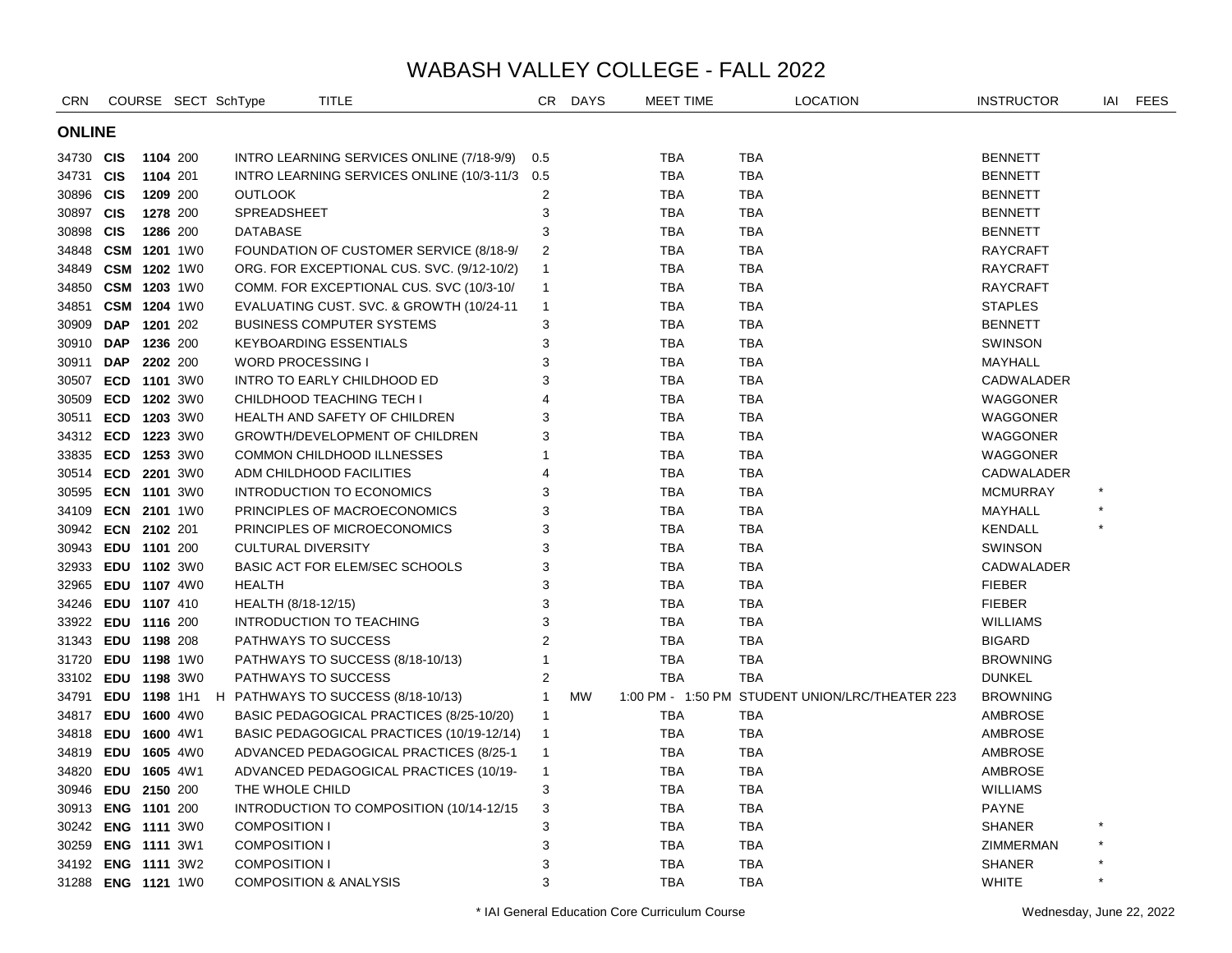| <b>CRN</b>         |                     |          | COURSE SECT SchType | <b>TITLE</b>                                          | CR             | <b>DAYS</b> | <b>MEET TIME</b> |            | <b>LOCATION</b> | <b>INSTRUCTOR</b> | IAI     | <b>FEES</b> |
|--------------------|---------------------|----------|---------------------|-------------------------------------------------------|----------------|-------------|------------------|------------|-----------------|-------------------|---------|-------------|
| <b>ONLINE</b>      |                     |          |                     |                                                       |                |             |                  |            |                 |                   |         |             |
| 33590 ENG 1121 1W2 |                     |          |                     | <b>COMPOSITION &amp; ANALYSIS</b>                     | 3              |             | <b>TBA</b>       | <b>TBA</b> |                 | <b>POORMAN</b>    |         |             |
| 34303 ENG 1121 112 |                     |          |                     | COMPOSITION & ANALYSIS (8/18-12/15)                   | 3              |             | <b>TBA</b>       | <b>TBA</b> |                 | <b>POORMAN</b>    | $\star$ |             |
| 30973 ENG 1201 201 |                     |          |                     | <b>COMMUNICATIONS</b>                                 | 3              |             | <b>TBA</b>       | TBA        |                 | MULVEY            |         |             |
| 30829 ENG 1212 200 |                     |          |                     | <b>TECHNICAL WRITING</b>                              | 3              |             | <b>TBA</b>       | <b>TBA</b> |                 | <b>KENDALL</b>    |         |             |
| 34843 EVE 1201 1W0 |                     |          |                     | FOUNDATIONS OF EVENTS (8/18-9/11)                     | $\mathbf{1}$   |             | <b>TBA</b>       | <b>TBA</b> |                 | <b>STAPLES</b>    |         |             |
| 34844 EVE 1202 1W0 |                     |          |                     | STRATEGIC PLANNING OF EVENTS (9/12-10/2)              | $\mathbf{1}$   |             | <b>TBA</b>       | <b>TBA</b> |                 | <b>STAPLES</b>    |         |             |
| 34845 EVE 1203 1W0 |                     |          |                     | MANAGING EVENT RESOURCES (10/3-10/23)                 | $\mathbf{1}$   |             | <b>TBA</b>       | <b>TBA</b> |                 | <b>STAPLES</b>    |         |             |
| 34846 EVE 1204 1W0 |                     |          |                     | RISK MANAGEMENT AND EVENTS (10/24-11/13)              | $\mathbf{1}$   |             | <b>TBA</b>       | <b>TBA</b> |                 | <b>STAPLES</b>    |         |             |
| 34847 EVE 1205 1W0 |                     |          |                     | EVENT EVALUATION (11/14-12/4)                         | $\mathbf{1}$   |             | <b>TBA</b>       | <b>TBA</b> |                 | <b>STAPLES</b>    |         |             |
| 32993 GEG 1103 1W0 |                     |          |                     | INTRODUCTORY METEOROLOGY                              | 3              |             | <b>TBA</b>       | TBA        |                 | <b>MATTHEWS</b>   | $\star$ |             |
| 30496 GEG 1104 1W0 |                     |          |                     | INTRODUCTORY METEOROLOGY LAB                          | -1             |             | <b>TBA</b>       | TBA        |                 | <b>MATTHEWS</b>   |         |             |
| 34725 GEG 1105 1W0 |                     |          |                     | <b>INTRO TO HUMAN GEOGRAPHY</b>                       | 3              |             | <b>TBA</b>       | <b>TBA</b> |                 | <b>BOYCE</b>      |         |             |
| 30567 GEL 1110 3W0 |                     |          |                     | GENERAL GEOLOGY (8/18-12/9)                           | 3              |             | <b>TBA</b>       | <b>TBA</b> |                 | <b>HNETKOVSKY</b> |         |             |
|                    |                     |          |                     | 34790 GEN 2197 1W0 H LIFE AFTER COLLEGE (10/14-12/15) | $\overline{2}$ |             | <b>TBA</b>       | <b>TBA</b> |                 | <b>BROWNING</b>   |         |             |
| 30831              | GEN 2297 200        |          |                     | <b>EMPLOYMENT SKILLS</b>                              | 3              |             | TBA              | TBA        |                 | <b>KENDALL</b>    |         |             |
| 30832 GEN 2297 201 |                     |          |                     | <b>EMPLOYMENT SKILLS</b>                              | $\overline{2}$ |             | <b>TBA</b>       | TBA        |                 | KENDALL           |         |             |
| 33113 HEA 1209 1W0 |                     |          |                     | HIPAA FOR ALLIED HEALTH                               | 1              |             | <b>TBA</b>       | TBA        |                 | <b>GULLETT</b>    |         |             |
| 30855 HEA 1225 201 |                     |          |                     | INTRO TO MEDICAL TERMINOLOGY                          | 3              |             | <b>TBA</b>       | TBA        |                 | MAYHALL           |         |             |
| 34711 HEA 1230 3W0 |                     |          |                     | SPORT INJURY PREVENTION/CARE                          | 3              |             | TBA              | TBA        |                 | GILL              |         |             |
| 31508 HEA 2210 200 |                     |          |                     | <b>HEALTHCARE STATISTICS</b>                          | 4              |             | <b>TBA</b>       | <b>TBA</b> |                 | MAYHALL           |         |             |
| 30857 HEA 2215 200 |                     |          |                     | ELECTRONIC MED RECORDS MGMT                           | 3              |             | <b>TBA</b>       | <b>TBA</b> |                 | <b>BENNETT</b>    |         |             |
| 31509 HEA 2216 200 |                     |          |                     | LEGAL ASPECTS OF HEALTH INFO                          | 3              |             | <b>TBA</b>       | <b>TBA</b> |                 | LAMBIRD           |         |             |
| 31510 HEA 2217 200 |                     |          |                     | DATA MGMT & GOVERNANCE                                | 3              |             | <b>TBA</b>       | <b>TBA</b> |                 | LAMBIRD           |         |             |
| 31511              | HEA 2218 200        |          |                     | <b>HEALTHCARE LEADERSHIP &amp; MGMT</b>               | 3              |             | <b>TBA</b>       | <b>TBA</b> |                 | <b>BENNETT</b>    |         |             |
| 30859 HEA 2264 201 |                     |          |                     | <b>MEDICAL INSURANCE &amp; CODING I</b>               | 3              |             | <b>TBA</b>       | <b>TBA</b> |                 | <b>GULLETT</b>    |         |             |
| 31150              | <b>HEA 2267 1W0</b> |          |                     | <b>INTRO TO ICD-10-CM</b>                             | 4              |             | <b>TBA</b>       | <b>TBA</b> |                 | <b>GULLETT</b>    |         |             |
| 31155 HEA 2268 1W0 |                     |          |                     | ICD-10-CM/MEDICAL OFFICE                              | 4              |             | <b>TBA</b>       | <b>TBA</b> |                 | <b>GULLETT</b>    |         |             |
| 31158 HEA 2270 1W0 |                     |          |                     | APPLIED LEGAL CONCEPTS/MEDICAL                        | 3              |             | <b>TBA</b>       | <b>TBA</b> |                 | <b>GULLETT</b>    |         |             |
| 33188 HEA 2271 1W0 |                     |          |                     | <b>MEDICAL FUNDING APPLICATIONS</b>                   | 3              |             | <b>TBA</b>       | <b>TBA</b> |                 | <b>GULLETT</b>    |         |             |
| 32966 HEC 1101 4W0 |                     |          | <b>NUTRITION</b>    |                                                       | 3              |             | <b>TBA</b>       | <b>TBA</b> |                 | <b>FIEBER</b>     |         |             |
| 33429 HEC 1101 410 |                     |          |                     | NUTRITION (8/18-12/15)                                | 3              |             | <b>TBA</b>       | <b>TBA</b> |                 | <b>FIEBER</b>     |         |             |
| 31482 HIM          |                     | 1201 1W0 |                     | <b>INTRODUCTION TO HIM</b>                            | 3              |             | <b>TBA</b>       | <b>TBA</b> |                 | <b>GULLETT</b>    |         |             |
| 31174 <b>HIM</b>   |                     | 1207 1W0 |                     | <b>CEMRS MEDICAL TERMINOLOGY</b>                      | 3              |             | <b>TBA</b>       | <b>TBA</b> |                 | <b>GULLETT</b>    |         |             |
| 30982 HIS          |                     | 1104 200 |                     | <b>HISTORY OF EASTERN CIVIL I</b>                     | $\overline{4}$ |             | <b>TBA</b>       | <b>TBA</b> |                 | <b>DENTON</b>     |         |             |
| 32967 HIS          |                     | 1111 4W0 |                     | WESTERN CIV BEFORE 1600 AD                            | 3              |             | <b>TBA</b>       | <b>TBA</b> |                 | <b>BLACK</b>      |         |             |
| 30983 HIS          |                     | 1112 200 |                     | WESTERN CIV AFTER 1600 AD                             | 3              |             | <b>TBA</b>       | <b>TBA</b> |                 | <b>DENTON</b>     |         |             |
| 30597 HIS          |                     | 1120 3W0 |                     | WORLD HISTORY TO 1500                                 | 3              |             | <b>TBA</b>       | <b>TBA</b> |                 | <b>MCMURRAY</b>   |         |             |
| 30598 HIS          |                     | 1121 3W0 |                     | WORLD HISTORY SINCE 1500                              | 3              |             | <b>TBA</b>       | <b>TBA</b> |                 | <b>MCMURRAY</b>   |         |             |
| 30986 HIS          |                     | 2101 201 |                     | U.S. HISTORY TO 1877                                  | 3              |             | <b>TBA</b>       | <b>TBA</b> |                 | <b>DENTON</b>     |         |             |
| 30987 HIS          |                     | 2102 200 |                     | U.S. HISTORY SINCE 1877                               | 3              |             | <b>TBA</b>       | <b>TBA</b> |                 | <b>DENTON</b>     | $\star$ |             |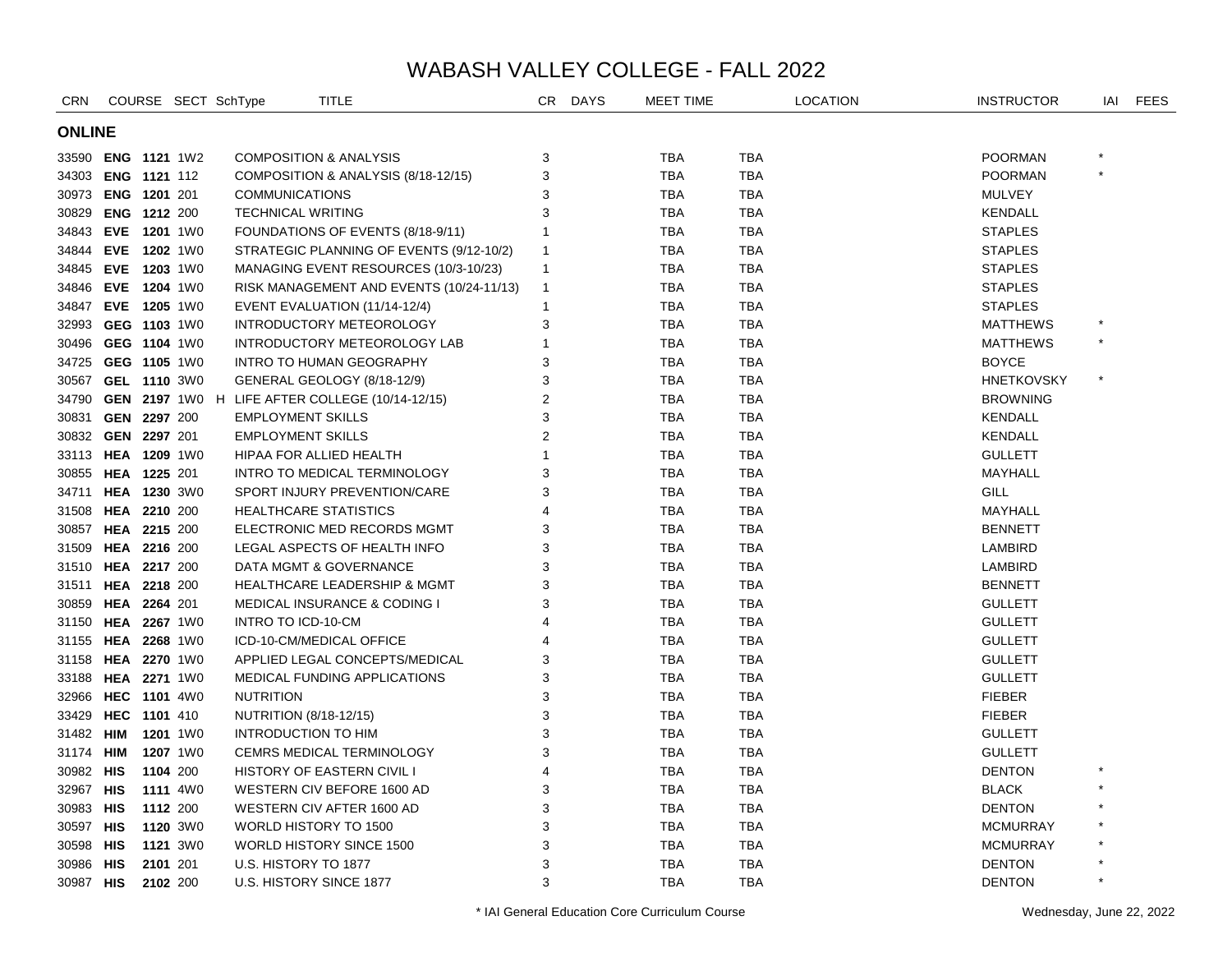| <b>CRN</b>    |                    |                     | COURSE SECT SchType      | <b>TITLE</b>                               | CR           | <b>DAYS</b> | MEET TIME  |            | <b>LOCATION</b> | <b>INSTRUCTOR</b> | IAI     | <b>FEES</b> |
|---------------|--------------------|---------------------|--------------------------|--------------------------------------------|--------------|-------------|------------|------------|-----------------|-------------------|---------|-------------|
| <b>ONLINE</b> |                    |                     |                          |                                            |              |             |            |            |                 |                   |         |             |
| 30988 HIS     |                    | 2103 200            | <b>ILLINOIS HISTORY</b>  |                                            | 3            |             | <b>TBA</b> | <b>TBA</b> |                 | <b>DENTON</b>     |         |             |
| 30594 HIS     |                    | 2124 3W0            |                          | <b>CONTEMP HISTORY: U.S SINCE 1945</b>     | 3            |             | <b>TBA</b> | <b>TBA</b> |                 | <b>MCMURRAY</b>   |         |             |
|               | 33772 HUM 2161 1W0 |                     |                          | FORGING THE AMERICAN CHARACTER             | 3            |             | <b>TBA</b> | TBA        |                 | <b>BOYCE</b>      | $\star$ |             |
| 30991 INM     |                    | 1206 200            |                          | INTRO TO INDUSTRIAL MAINT TECH (8/18-10/13 | 2            |             | <b>TBA</b> | <b>TBA</b> |                 | <b>MARSHALL</b>   |         |             |
| 30992 INM     |                    | 1210 200            |                          | <b>BLUEPRINTS AND SCHEMATICS</b>           | 3            |             | <b>TBA</b> | <b>TBA</b> |                 | <b>MARSHALL</b>   |         |             |
| 30999 INM     |                    | 2210 200            |                          | OCCUPATIONAL SAFETY (OSHA) (10/14-12/15)   | $\mathbf{1}$ |             | <b>TBA</b> | <b>TBA</b> |                 | <b>MARSHALL</b>   |         |             |
| 33328 INM     |                    | 2228 200            |                          | <b>LEAN MANUFACTURING</b>                  | 3            |             | <b>TBA</b> | TBA        |                 | <b>MARSHALL</b>   |         |             |
| 33059 IST     |                    | 2203 200            |                          | <b>CYBERSECURITY ESSENTIALS</b>            | 3            |             | <b>TBA</b> | TBA        |                 | <b>WHITE</b>      |         |             |
| 33900 IST     |                    | 2280 200            |                          | NETWORK SECURITY                           | 3            |             | <b>TBA</b> | TBA        |                 | <b>WHITE</b>      |         |             |
|               | 34827 JLM          | <b>1111</b> 4W0     |                          | SURVEY OF MASS MEDIA                       | 3            |             | <b>TBA</b> | TBA        |                 | <b>BLACK</b>      |         |             |
| 30077 LET     |                    | 2111 3W0            | <b>CREATIVE WRITING</b>  |                                            | 3            |             | <b>TBA</b> | <b>TBA</b> |                 | <b>BRAMLET</b>    |         |             |
| 34552 LIT     |                    | 2101 1W0            |                          | INTRODUCTION TO LITERATURE (10/14-12/15)   | 3            |             | <b>TBA</b> | <b>TBA</b> |                 | <b>POORMAN</b>    |         |             |
| 34826 LIT     |                    | 2132 4W0            |                          | <b>WORLD LITERATURE SINCE 1620</b>         | 3            |             | <b>TBA</b> | <b>TBA</b> |                 | WELLEN            |         |             |
| 31052 LIT     |                    | 2135 200            |                          | <b>WOMEN IN LITERATURE</b>                 | 3            |             | <b>TBA</b> | <b>TBA</b> |                 | <b>PAYNE</b>      |         |             |
| 33871 LIT     |                    | 2145 1W0 H          |                          | <b>CHILDREN'S LITERATURE</b>               | 3            |             | <b>TBA</b> | <b>TBA</b> |                 | <b>YORK</b>       |         |             |
| 31481 LIT     |                    | 2181 1W0            |                          | MYTHOLOGY (10/14-12/15)                    | 3            |             | <b>TBA</b> | <b>TBA</b> |                 | <b>YORK</b>       |         |             |
| 32961 LIT     |                    | 2191 1W0            |                          | INTRO TO AMERICAN FOLKLORE                 | 3            |             | <b>TBA</b> | <b>TBA</b> |                 | <b>POORMAN</b>    |         |             |
|               | 30343 LSC 1101 4W0 |                     | <b>GENERAL BIOLOGY I</b> |                                            | 4            |             | <b>TBA</b> | <b>TBA</b> |                 | <b>HNETKOVSKY</b> | $\star$ |             |
|               | 30638 LSC 1103 3W0 |                     | <b>GENERAL BOTANY</b>    |                                            | 4            |             | <b>TBA</b> | <b>TBA</b> |                 | <b>ROBB</b>       |         |             |
|               | 31025 LSC 1105 200 |                     |                          | ENVIRONMENTAL BIOLOGY                      | 4            |             | <b>TBA</b> | <b>TBA</b> |                 | <b>BERGBOWER</b>  |         |             |
|               | 30639 LSC 1106 3W0 |                     |                          | INTRODUCTION TO BIOLOGY                    | 4            |             | <b>TBA</b> | <b>TBA</b> |                 | <b>ROBB</b>       |         |             |
|               | 30344 LSC 2110 4W0 |                     |                          | <b>GENERAL MICROBIOLOGY</b>                | 4            |             | <b>TBA</b> | <b>TBA</b> |                 | <b>HNETKOVSKY</b> |         |             |
|               | 30345 LSC 2111 4W0 |                     |                          | HUMAN ANATOMY & PHYSIOLOGY I               | 4            |             | <b>TBA</b> | TBA        |                 | <b>HNETKOVSKY</b> |         |             |
|               | 30346 LSC 2112 4W0 |                     |                          | HUMAN ANATOMY & PHYSIOLOGY II              | 4            |             | <b>TBA</b> | <b>TBA</b> |                 | <b>HNETKOVSKY</b> |         |             |
|               | 34804 LSC 2114 1W0 |                     |                          | INTRO TO HUMAN PATHOPHYSIOLOGY             | 3            |             | <b>TBA</b> | <b>TBA</b> |                 | <b>ROY</b>        |         |             |
|               | 30860 LSC 2264 200 |                     |                          | ANATOMY FOR HEALTHCARE                     | 3            |             | <b>TBA</b> | TBA        |                 | <b>MATHEWS</b>    |         |             |
|               | 32413 LSC 2265 1W0 |                     |                          | MEDICAL ASSISTING ANATOMY                  | 3            |             | <b>TBA</b> | TBA        |                 | <b>GULLETT</b>    |         |             |
|               | 31335 MAC 2203 1W0 |                     |                          | MANUFACTURING PROCESSES                    | 4            |             | <b>TBA</b> | <b>TBA</b> |                 | LINDLEY           |         |             |
| 30539         | MAN 2202 3W0       |                     | <b>LEADERSHIP</b>        |                                            | 3            |             | <b>TBA</b> | TBA        |                 | CARTER            |         |             |
| 30862         | MED 2204 200       |                     |                          | INTRO TO HEALTH INFORMATION                | 4            |             | <b>TBA</b> | <b>TBA</b> |                 | LAMBIRD           |         |             |
| 30057         |                    | MTH 1102 3W0        | COLLEGE ALGEBRA          |                                            | 4            |             | <b>TBA</b> | <b>TBA</b> |                 | <b>BROWN</b>      |         |             |
| 30058         |                    | MTH 1103 3W0        | LIBERAL ARTS MATH        |                                            | 3            |             | <b>TBA</b> | <b>TBA</b> |                 | <b>BROWN</b>      |         |             |
| 30059         | MTH 1104 3W0       |                     |                          | <b>QUANTITATIVE REASONING</b>              | 3            |             | <b>TBA</b> | <b>TBA</b> |                 | <b>BROWN</b>      |         |             |
| 30060         | MTH 1105 3W0       |                     | <b>TRIGONOMETRY</b>      |                                            | 3            |             | <b>TBA</b> | <b>TBA</b> |                 | <b>BROWN</b>      |         |             |
| 31431         |                    | <b>MTH 1121 1W0</b> |                          | MATHEMATICS FOR ELE. MAJORS                | 4            |             | <b>TBA</b> | <b>TBA</b> |                 | <b>SCHUCKER</b>   |         |             |
| 34270         | MTH 1121 110       |                     |                          | MATHEMATICS FOR ELE. MAJORS (8/18-12/15)   | 4            |             | <b>TBA</b> | <b>TBA</b> |                 | <b>SCHUCKER</b>   |         |             |
| 34831         |                    | MTH 1122 1W0        |                          | <b>GEOMETRY FOR ELEMENTARY MAJORS</b>      | 3            |             | <b>TBA</b> | <b>TBA</b> |                 | <b>SCHUCKER</b>   |         |             |
| 30061         |                    | MTH 1131 3W0        |                          | <b>INTRODUCTION TO STATISTICS</b>          | 3            |             | <b>TBA</b> | <b>TBA</b> |                 | <b>BROWN</b>      |         |             |
| 33051         | MTH 1152 200       |                     | <b>APPLIED CALCULUS</b>  |                                            | 4            |             | <b>TBA</b> | <b>TBA</b> |                 | <b>BOHNHOFF</b>   |         |             |
|               | 31075 MTH 1153 201 |                     | <b>STATISTICS</b>        |                                            | 3            |             | <b>TBA</b> | <b>TBA</b> |                 | <b>CUTRIGHT</b>   | $\star$ |             |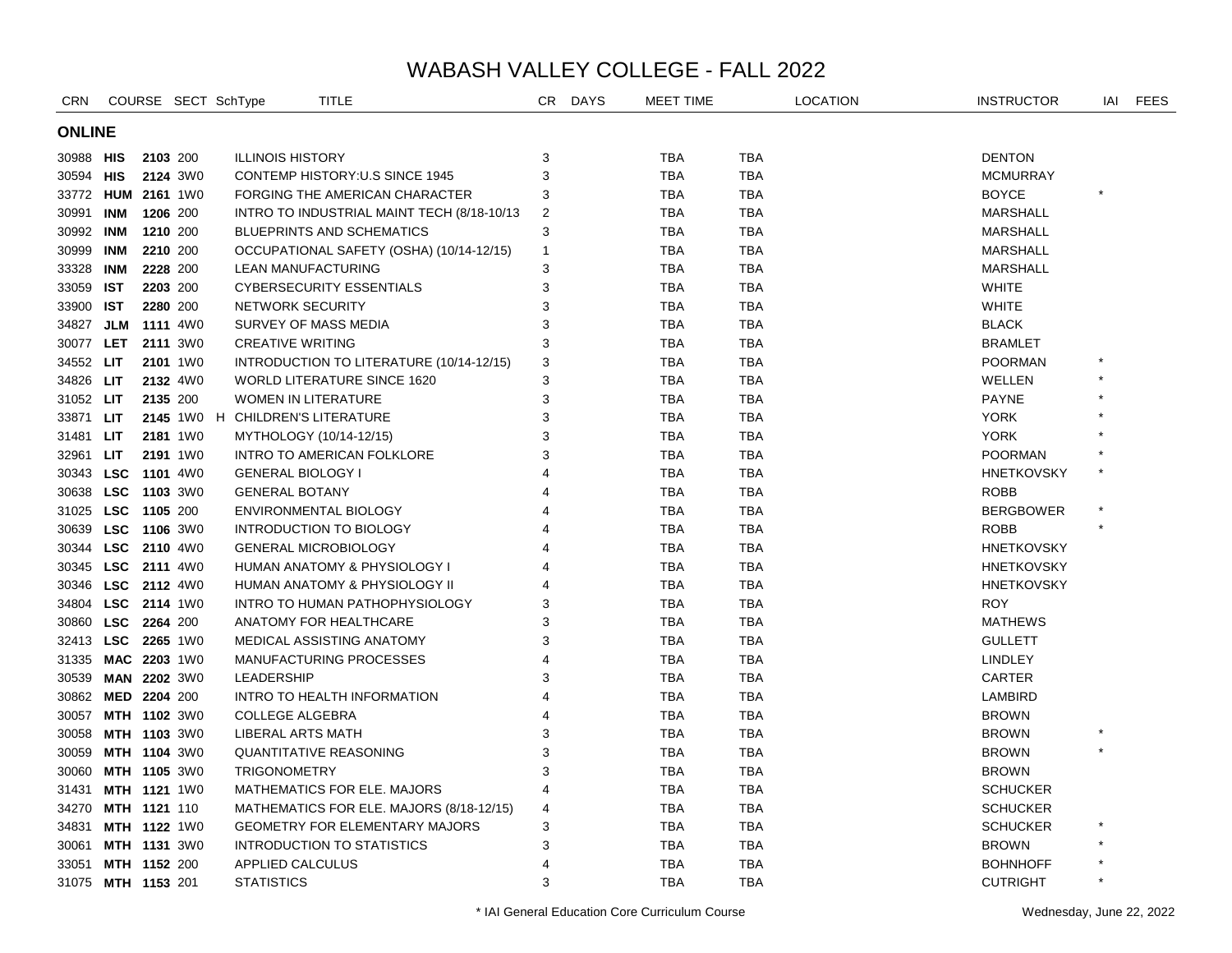| <b>CRN</b>    |                       | COURSE SECT SchType |                                    | <b>TITLE</b>                                      | CR.                   | <b>DAYS</b> | <b>MEET TIME</b> |            | <b>LOCATION</b> | <b>INSTRUCTOR</b>  | IAI | <b>FEES</b> |
|---------------|-----------------------|---------------------|------------------------------------|---------------------------------------------------|-----------------------|-------------|------------------|------------|-----------------|--------------------|-----|-------------|
| <b>ONLINE</b> |                       |                     |                                    |                                                   |                       |             |                  |            |                 |                    |     |             |
|               | 30062 MTH 1171 3W0    |                     |                                    | CALC. & ANALYTIC GEOMETRY I                       | 5                     |             | <b>TBA</b>       | <b>TBA</b> |                 | <b>BROWN</b>       |     |             |
| 32857         | MTH 1172 3W0          |                     |                                    | CALC. & ANALYTIC GEOMETRY II                      | 5                     |             | <b>TBA</b>       | <b>TBA</b> |                 | <b>BROWN</b>       |     |             |
| 31446         | <b>MTH 1201 1W0</b>   |                     |                                    | <b>TECHNICAL MATHEMATICS</b>                      | 3                     |             | <b>TBA</b>       | TBA        |                 | <b>MATTHEWS</b>    |     |             |
| 31448         | MTH 1203 1W0          |                     |                                    | <b>MEDICAL ASSISTING MATH</b>                     | 2                     |             | <b>TBA</b>       | TBA        |                 | <b>GULLETT</b>     |     |             |
| 30064         | MTH 2173 3W0          |                     |                                    | CALC. & ANALYTIC GEOMETRY III                     | $\boldsymbol{\Delta}$ |             | <b>TBA</b>       | <b>TBA</b> |                 | <b>BROWN</b>       |     |             |
| 31193         | MUS 1101 202          |                     | <b>MUSIC APPRECIATION</b>          |                                                   | 3                     |             | <b>TBA</b>       | TBA        |                 | <b>PITTMAN</b>     |     |             |
| 31069         | <b>MUS 1102 1W0</b>   |                     |                                    | <b>HISTORY OF AMERICAN MUSIC</b>                  | 3                     |             | <b>TBA</b>       | TBA        |                 | <b>PATILLA</b>     |     |             |
| 30250         | <b>MUS 1103 3W0</b>   |                     |                                    | MUSIC IN MULTICULTURAL AMERICA                    | 3                     |             | TBA              | TBA        |                 | <b>STROUGHMATT</b> |     |             |
| 31296         | PEG 1137 200          |                     |                                    | FIRST AID & SAFETY EDUCATION                      | 3                     |             | <b>TBA</b>       | <b>TBA</b> |                 | <b>BARBEE</b>      |     |             |
| 30452         | PHI                   | 2101 1W0            |                                    | <b>INTRODUCTION TO ETHICS</b>                     | 3                     |             | <b>TBA</b>       | <b>TBA</b> |                 | <b>BOYCE</b>       |     |             |
| 31265         | PHI                   | 2141 1W0            |                                    | ETHICS IN MED. COMM.                              | 3                     |             | <b>TBA</b>       | TBA        |                 | <b>ROY</b>         |     |             |
| 34852         | <b>PHL</b>            | <b>1201</b> 1W0     |                                    | FOUNDATIONS OF PHILANTHROPY (9/12-10/2)           | $\mathbf{1}$          |             | <b>TBA</b>       | <b>TBA</b> |                 | <b>RAYCRAFT</b>    |     |             |
| 34853         | <b>PHL 1202 1W0</b>   |                     |                                    | FUNDRAISING FUNDAMENTALS (10/3-10/23)             | 2                     |             | <b>TBA</b>       | <b>TBA</b> |                 | <b>RAYCRAFT</b>    |     |             |
| 34854         | <b>PHL 1203 1W0</b>   |                     |                                    | GRANT WRITING BASICS (10/24-11/13)                | $\mathbf{1}$          |             | <b>TBA</b>       | <b>TBA</b> |                 | <b>RAYCRAFT</b>    |     |             |
|               |                       |                     |                                    | 33209 PHM 1201 1WO L ORIENTATION TO PHARMACY TECH | $\overline{2}$        |             | <b>TBA</b>       | TBA        |                 | <b>POTTS</b>       |     | \$20.00     |
| 33210         |                       |                     | <b>PHM 1202</b> 1W0 L PHARMACOLOGY |                                                   | 2                     |             | <b>TBA</b>       | <b>TBA</b> |                 | <b>POTTS</b>       |     |             |
| 33211         |                       |                     |                                    | <b>PHM 1203 1WO L PHARMACY CALCULATIONS</b>       | $\overline{2}$        |             | <b>TBA</b>       | TBA        |                 | <b>POTTS</b>       |     |             |
| 33212         |                       |                     |                                    | <b>PHM 1204 1WO H PHARMACY OPERATIONS</b>         | $\overline{2}$        |             | <b>TBA</b>       | TBA        |                 | <b>POTTS</b>       |     | \$40.00     |
| 34120         |                       |                     |                                    | <b>PHM 2202 1WO L CERTIFICATION REVIEW</b>        | $\overline{2}$        |             | <b>TBA</b>       | TBA        |                 | <b>POTTS</b>       |     |             |
| 32964         | <b>PHY 1110 1W0</b>   |                     | SURVEY OF PHYSICS                  |                                                   | $\overline{4}$        |             | <b>TBA</b>       | <b>TBA</b> |                 | <b>LOGSDON</b>     |     |             |
| 30576         | <b>PHY 1120 3W0</b>   |                     | PHYSICS I                          |                                                   | 5                     |             | <b>TBA</b>       | <b>TBA</b> |                 | <b>KING</b>        |     |             |
| 30581         | PHY 2110 3W0          |                     | <b>GENERAL PHYSICS I</b>           |                                                   | 5                     |             | <b>TBA</b>       | <b>TBA</b> |                 | <b>KING</b>        |     |             |
| 30599         | PLS 1101 3W0          |                     |                                    | INTRO TO POLITICAL SCIENCE                        | 3                     |             | <b>TBA</b>       | <b>TBA</b> |                 | <b>MCMURRAY</b>    |     |             |
| 31127         | PLS 2101 200          |                     |                                    | GOVERNMENT OF THE U.S.                            | 3                     |             | <b>TBA</b>       | <b>TBA</b> |                 | <b>DENTON</b>      |     |             |
| 32421         | PLS 2101 201          |                     |                                    | GOVERNMENT OF THE U.S. (10/14-12/15)              | 3                     |             | <b>TBA</b>       | <b>TBA</b> |                 | <b>DENTON</b>      |     |             |
|               | 34838 PLS 2105 4W0    |                     |                                    | POLITICAL ASSASSINATIONS                          | 3                     |             | <b>TBA</b>       | TBA        |                 | <b>BLACK</b>       |     |             |
| 30923         | PRE 0420 200          |                     |                                    | <b>INTERMEDIATE ALGEBRA</b>                       | $\boldsymbol{\Delta}$ |             | <b>TBA</b>       | TBA        |                 | <b>CUTRIGHT</b>    |     |             |
| 31135         | PSY 1101 203          |                     |                                    | <b>GENERAL PSYCHOLOGY I</b>                       | 3                     |             | <b>TBA</b>       | <b>TBA</b> |                 | <b>HORTIN</b>      |     |             |
| 31140         | PSY 1101 204          |                     |                                    | <b>GENERAL PSYCHOLOGY I</b>                       | 3                     |             | <b>TBA</b>       | <b>TBA</b> |                 | <b>HORTIN</b>      |     |             |
| 33471         | PSY 1101 205          |                     |                                    | <b>GENERAL PSYCHOLOGY I</b>                       | 3                     |             | <b>TBA</b>       | <b>TBA</b> |                 | <b>HORTIN</b>      |     |             |
| 34095         | <b>PSY 1101 213</b>   |                     |                                    | GENERAL PSYCHOLOGY I (8/18-12/15)                 | 3                     |             | <b>TBA</b>       | TBA        |                 | <b>HORTIN</b>      |     |             |
| 34859         | <b>PSY 1108 1W0</b>   |                     |                                    | PSYCHOLOGICAL ASPECTS OF AGING                    | 3                     |             | <b>TBA</b>       | <b>TBA</b> |                 | <b>THORSEN</b>     |     |             |
| 33867         | PSY 2104 1W0          |                     | CHILD PSYCHOLOGY                   |                                                   | 3                     |             | <b>TBA</b>       | <b>TBA</b> |                 | <b>THORSEN</b>     |     |             |
| 31346         | PSY 2107 1W0          |                     | SOCIAL PSYCHOLOGY                  |                                                   | 3                     |             | <b>TBA</b>       | <b>TBA</b> |                 | <b>GAINES</b>      |     |             |
| 31149         | PSY 2109 202          |                     |                                    | HUMAN GROWTH AND DEVELOPMENT                      | 3                     |             | <b>TBA</b>       | TBA        |                 | <b>HORTIN</b>      |     |             |
| 31271         | PSY 2109 203          |                     |                                    | HUMAN GROWTH AND DEVELOPMENT                      | 3                     |             | <b>TBA</b>       | <b>TBA</b> |                 | <b>HORTIN</b>      |     |             |
| 31355         | <b>PTT 1200 1W0 L</b> |                     |                                    | INTRO TO PROCESS TECHNOLOGY                       | 3                     |             | <b>TBA</b>       | <b>TBA</b> |                 | <b>LINDLEY</b>     |     |             |
| 31356         | <b>PTT</b>            | 2205 1W0 L          |                                    | PTECH QUALITY CONTROL                             | 3                     |             | <b>TBA</b>       | <b>TBA</b> |                 | <b>LINDLEY</b>     |     |             |
| 32457         | <b>REM 0422 202</b>   |                     |                                    | MATH LITERACY (10/14-12/15)                       |                       |             | <b>TBA</b>       | TBA        |                 | <b>BENSON</b>      |     |             |
|               | 34723 REM 0422 201    |                     | <b>MATH LITERACY</b>               |                                                   | $\overline{4}$        |             | <b>TBA</b>       | <b>TBA</b> |                 | <b>BENSON</b>      |     |             |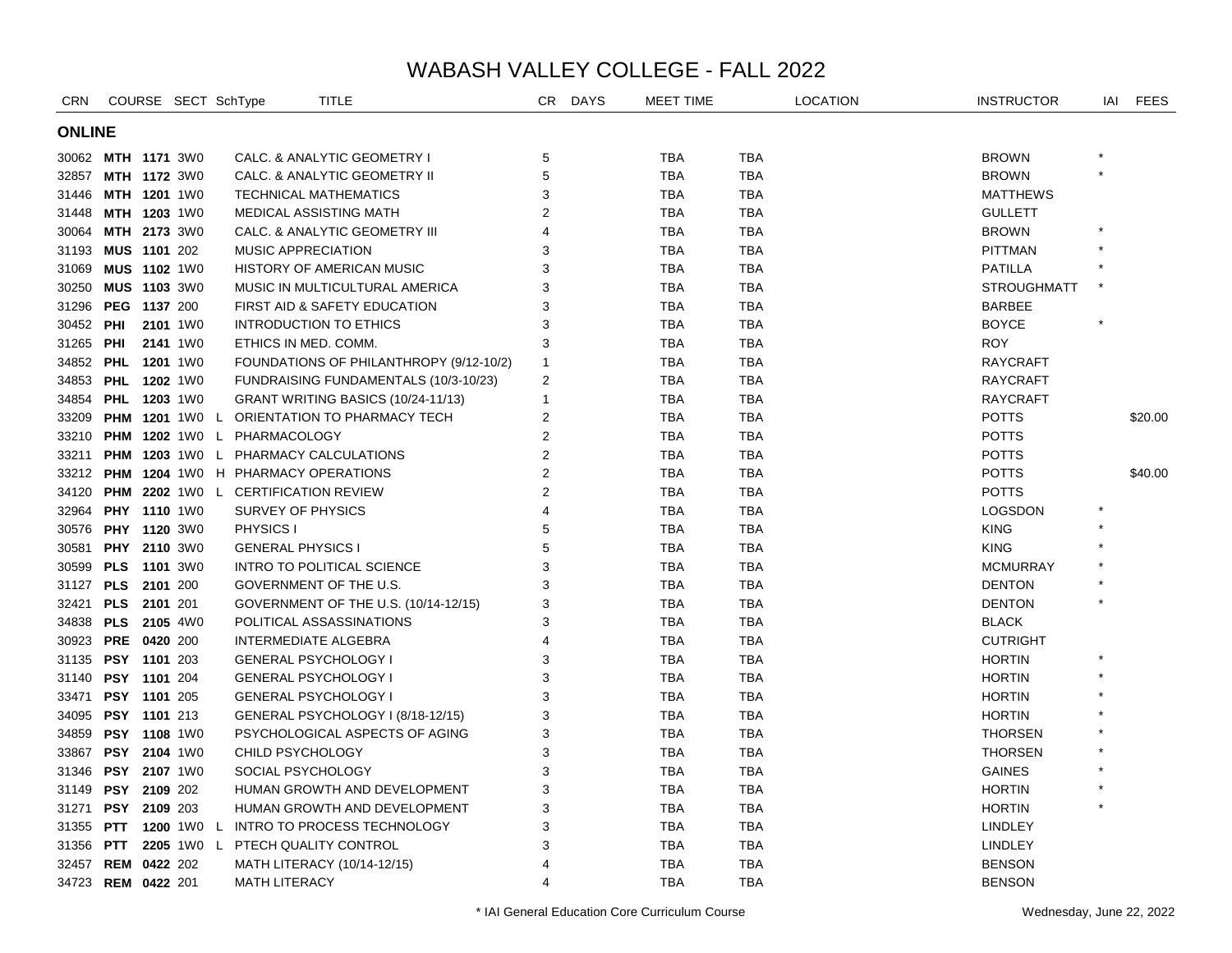| <b>CRN</b>                   |                           |          | COURSE SECT SchType      | <b>TITLE</b>                                  | CR -           | <b>DAYS</b> |                         | MEET TIME | <b>LOCATION</b>                                              | <b>INSTRUCTOR</b> | IAI | <b>FEES</b> |
|------------------------------|---------------------------|----------|--------------------------|-----------------------------------------------|----------------|-------------|-------------------------|-----------|--------------------------------------------------------------|-------------------|-----|-------------|
| <b>ONLINE</b>                |                           |          |                          |                                               |                |             |                         |           |                                                              |                   |     |             |
|                              | 31349 <b>SOC 2101</b> 1W0 |          |                          | PRINCIPLES OF SOCIOLOGY                       | 3              |             | TBA                     |           | <b>TBA</b>                                                   | <b>THORSEN</b>    |     |             |
| 31429                        | SOC 2102 202              |          |                          | SOCIAL PROBLEMS AND TRENDS                    | 3              |             | <b>TBA</b>              |           | <b>TBA</b>                                                   | <b>DENTON</b>     |     |             |
|                              | 32420 SOC 2102 201        |          |                          | SOCIAL PROBLEMS AND TRENDS (10/14-12/15)      | 3              |             | <b>TBA</b>              |           | <b>TBA</b>                                                   | <b>DENTON</b>     |     |             |
|                              | 31277 SOC 2103 1W0        |          |                          | <b>MARRIAGE &amp; FAMILY</b>                  | 3              |             | <b>TBA</b>              |           | <b>TBA</b>                                                   | <b>THORSEN</b>    |     |             |
|                              | 31351 SOC 2104 1W0        |          | <b>DEATH &amp; DYING</b> |                                               | 3              |             | <b>TBA</b>              |           | <b>TBA</b>                                                   | <b>THORSEN</b>    |     |             |
|                              | 33961 SPE 1101 3W0        |          |                          | FUND. OF EFFECTIVE SPEAKING                   |                |             | <b>TBA</b>              |           | <b>TBA</b>                                                   | <b>MCDONALD</b>   |     |             |
|                              | 33515 SPM 1101 4W0        |          |                          | <b>INTRO TO SPORT MANAGEMENT</b>              | 3              |             | <b>TBA</b>              |           | <b>TBA</b>                                                   | <b>BRENNEMAN</b>  |     |             |
|                              | 34265 SPM 1101 410        |          |                          | INTRO TO SPORT MANAGEMENT (8/18-12/15)        | 3              |             | <b>TBA</b>              |           | <b>TBA</b>                                                   | <b>BRENNEMAN</b>  |     |             |
|                              | 33271 SPM 1111 3W0        |          |                          | SPORTS AND SOCIETY (10/14-12/15)              | 3              |             | <b>TBA</b>              |           | <b>TBA</b>                                                   | <b>MCMURRAY</b>   |     |             |
|                              | 33252 SPM 2101 1W0        |          |                          | SPORT COMMUNICATION                           | 3              |             | <b>TBA</b>              |           | <b>TBA</b>                                                   | <b>BROWNING</b>   |     |             |
|                              | 30350 SPN 1111 4W0        |          |                          | ELEMENTARY SPANISH I                          |                |             | <b>TBA</b>              |           | <b>TBA</b>                                                   | <b>CURRIE</b>     |     |             |
|                              | 33425 SPN 1111 410        |          |                          | ELEMENTARY SPANISH I (8/18-12/15)             | 4              |             | <b>TBA</b>              |           | <b>TBA</b>                                                   | <b>CURRIE</b>     |     |             |
|                              | 30351 SPN 1121 4W0        |          |                          | ELEMENTARY SPANISH II                         |                |             | <b>TBA</b>              |           | <b>TBA</b>                                                   | <b>CURRIE</b>     |     |             |
|                              | 34828 SPN 2112 1W0        |          |                          | <b>INTERMEDIATE SPANISH I</b>                 |                |             | <b>TBA</b>              |           | <b>TBA</b>                                                   | <b>MINIER</b>     |     |             |
| 34829                        |                           |          |                          | <b>SPN 2121 1WO C INTERMEDIATE SPANISH II</b> |                |             | <b>TBA</b>              |           | <b>TBA</b>                                                   | <b>MINIER</b>     |     |             |
|                              | 30504 TEL 1275 1W0        |          |                          | <b>ESSENTIAL COMPUTER SKILLS</b>              | $\mathfrak{p}$ |             | <b>TBA</b>              |           | <b>TBA</b>                                                   | <b>STAFF</b>      |     |             |
|                              | 34755 UAS 2210 200        |          |                          | UAT INDUSTRY APPLICATIONS                     | 2              |             | <b>TBA</b>              |           | <b>TBA</b>                                                   | <b>HENTON</b>     |     |             |
| <b>SCIENCE-SEE IAI NOTES</b> |                           |          |                          |                                               |                |             |                         |           |                                                              |                   |     |             |
|                              | 32983 CHM 1115 3H0        |          |                          | H CHEMISTRY AND SOCIETY                       | 4              | W           |                         |           | 9:00 AM - 9:50 AM SCIENCE BUILDING 51                        | <b>LOGSDON</b>    |     |             |
|                              | 31424 CHM 1120 3H0        |          |                          | H INTRODUCTORY CHEMISTRY                      | 5              | <b>MWF</b>  |                         |           | 8:00 AM - 8:50 AM SCIENCE BUILDING 51                        | <b>LOGSDON</b>    |     | \$10.00     |
|                              |                           |          | H                        |                                               |                | W           | 10:00 AM - 11:50 AM TBA |           |                                                              |                   |     |             |
| 31425                        | CHM 1130 3H0              |          | H GENERAL CHEMISTRY I    |                                               | 5              | W           |                         |           | 12:00 PM - 12:50 PM SCIENCE BUILDING 51                      | <b>LOGSDON</b>    |     | \$10.00     |
|                              |                           |          | н                        |                                               |                | W           | 1:00 PM - 2:50 PM TBA   |           |                                                              |                   |     |             |
|                              | 30563 GEG 1101 3H0        |          |                          | H INTRO TO PHYSICAL GEOGRAPHY (8/18-12/9)     | 3              | <b>MW</b>   |                         |           | 10:00 AM - 10:50 AM AGRICULTURE TECHNOLOGY CENTER HNETKOVSKY |                   |     |             |
| 30620                        | LSC 1101 300              |          | C GENERAL BIOLOGY I      |                                               | 4              | <b>MWF</b>  |                         |           | 9:00 AM - 9:50 AM SCIENCE BUILDING 48                        | <b>POSKIN</b>     |     | \$10.00     |
|                              |                           |          | C                        |                                               |                | T.          | 8:00 AM - 9:50 AM TBA   |           |                                                              |                   |     |             |
| 30622                        | <b>LSC</b> 1101 301       |          | C GENERAL BIOLOGY I      |                                               | 4              | <b>MWF</b>  |                         |           | 10:00 AM - 10:50 AM SCIENCE BUILDING 48                      | <b>POSKIN</b>     |     | \$10.00     |
|                              |                           |          | $\mathsf{C}$             |                                               |                | T.          | 10:00 AM - 11:50 AM TBA |           |                                                              |                   |     |             |
|                              | 30623 LSC 1105 300        |          |                          | L ENVIRONMENTAL BIOLOGY                       | 4              | <b>MWF</b>  |                         |           | 11:00 AM - 12:10 PM SCIENCE BUILDING 48                      | <b>POSKIN</b>     |     |             |
|                              | 30544 LSC 2110 300        |          |                          | C GENERAL MICROBIOLOGY                        | 4              | <b>MWF</b>  |                         |           | 11:00 AM - 11:50 AM SCIENCE BUILDING 49                      | GILL              |     | \$10.00     |
|                              |                           |          | C                        |                                               |                | T.          | 10:00 AM - 11:50 AM TBA |           |                                                              |                   |     |             |
| 30540                        | <b>LSC</b>                | 2111 300 |                          | C HUMAN ANATOMY & PHYSIOLOGY I                | 4              | <b>MWF</b>  |                         |           | 8:00 AM - 8:50 AM SCIENCE BUILDING 49                        | <b>GILL</b>       |     | \$10.00     |
|                              |                           |          | C                        |                                               |                | R.          | 8:00 AM - 9:50 AM TBA   |           |                                                              |                   |     |             |
|                              | 30541 LSC 2111 301        |          |                          | C HUMAN ANATOMY & PHYSIOLOGY I                | $\overline{4}$ | <b>MWF</b>  |                         |           | 9:00 AM - 9:50 AM SCIENCE BUILDING 49                        | GILL              |     | \$10.00     |
|                              |                           |          | C                        |                                               |                | R           | 10:00 AM - 11:50 AM TBA |           |                                                              |                   |     |             |
|                              | 30542 <b>LSC</b> 2111 302 |          |                          | C HUMAN ANATOMY & PHYSIOLOGY I                | 4              | <b>MWF</b>  |                         |           | 1:00 PM - 1:50 PM SCIENCE BUILDING 49                        | <b>GILL</b>       |     | \$10.00     |
|                              |                           |          | C                        |                                               |                | R.          | 1:00 PM - 2:50 PM TBA   |           |                                                              |                   |     |             |
|                              | 30545 LSC 2113 300        |          |                          | C HUMAN CADAVER ANATOMY                       | 2              | T.          |                         |           | 9:00 AM - 9:50 AM SCIENCE BUILDING 49                        | GILL              |     | \$10.00     |
|                              | 30575 PHY 1120 3H0        |          | H PHYSICS I              |                                               | 5              | M           |                         |           | 1:00 PM - 2:50 PM SCIENCE BUILDING 43                        | <b>KING</b>       |     | \$10.00     |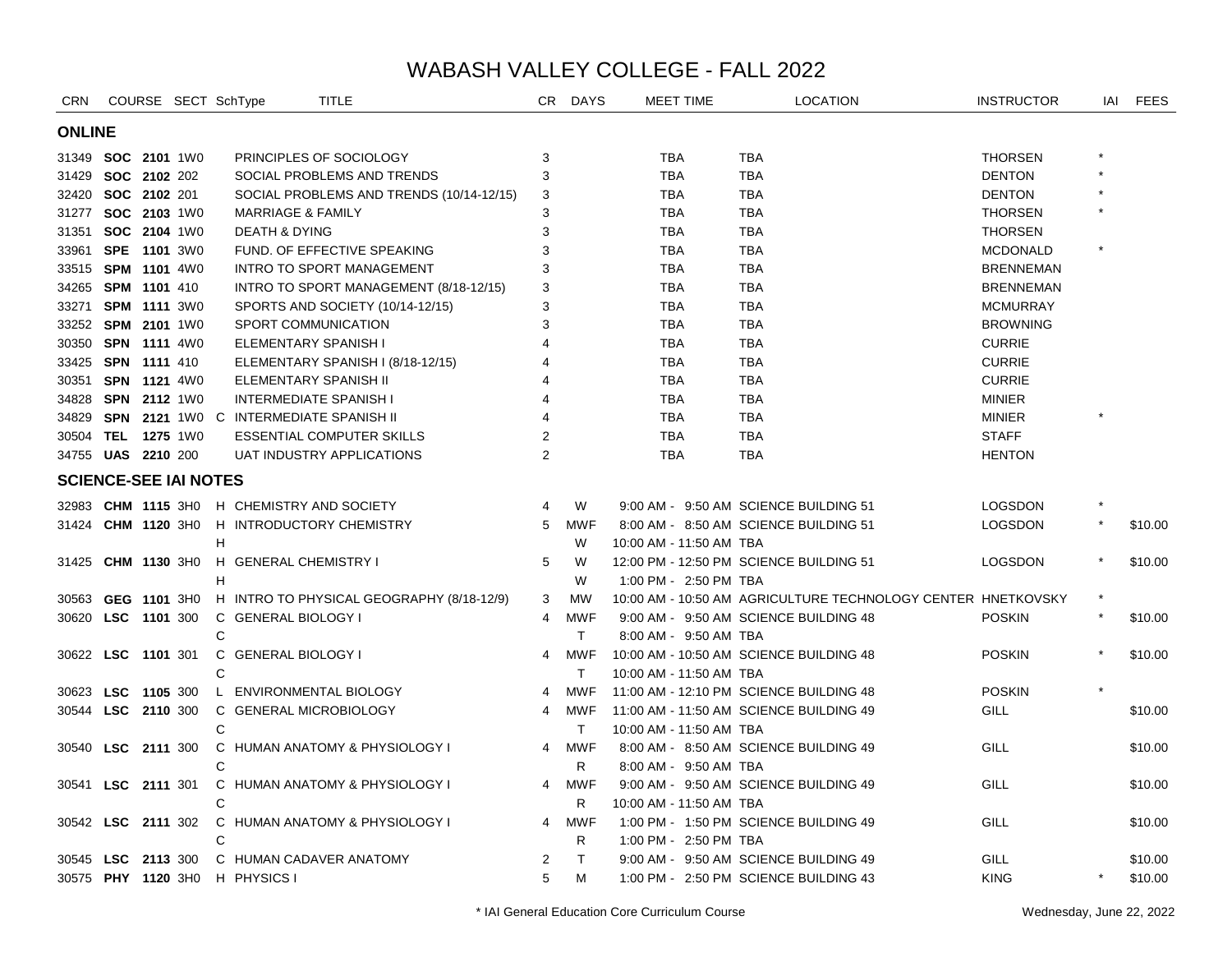| <b>CRN</b>                   |                     |          | COURSE SECT SchType |   |                                              | <b>TITLE</b>                                          |                | CR DAYS            | <b>MEET TIME</b>                  | <b>LOCATION</b>                                    | <b>INSTRUCTOR</b>  | IAI     | <b>FEES</b> |
|------------------------------|---------------------|----------|---------------------|---|----------------------------------------------|-------------------------------------------------------|----------------|--------------------|-----------------------------------|----------------------------------------------------|--------------------|---------|-------------|
| <b>SCIENCE-SEE IAI NOTES</b> |                     |          |                     |   |                                              |                                                       |                |                    |                                   |                                                    |                    |         |             |
|                              |                     |          |                     | Н | 33941 PHY 2110 3HO H GENERAL PHYSICS I       |                                                       | 5              | MF<br>R            | 10:00 AM - 11:40 AM TBA           | 9:00 AM - 9:50 AM SCIENCE BUILDING 43              | <b>KING</b>        |         | \$10.00     |
| 30582                        | <b>PSC 1101 300</b> |          |                     | C |                                              | C INTRO TO PHYSICAL SCIENCE                           | 4              | ΜF<br>$\mathsf{T}$ | 10:00 AM - 11:40 AM TBA           | 10:00 AM - 10:50 AM SCIENCE BUILDING 43            | <b>KING</b>        |         | \$10.00     |
| 30619 <b>PSC 1111</b> 300    |                     |          |                     |   |                                              | L INTRODUCTION TO ASTRONOMY                           | 3              | MWF                |                                   | 8:00 AM - 8:50 AM SCIENCE BUILDING 48              | <b>POSKIN</b>      |         |             |
|                              |                     |          |                     |   | SOCIAL SCIENCE-SEE IAI NOTES                 |                                                       |                |                    |                                   |                                                    |                    |         |             |
|                              |                     |          |                     |   |                                              | 30587 ECN 2101 3H0 H PRINCIPLES OF MACROECONOMICS     | 3              | MW                 | 8:00 AM - 8:50 AM MAIN HALL 211   |                                                    | <b>MCMURRAY</b>    |         |             |
| 31586                        | GEG 1102 300        |          |                     |   | L WORLD GEOGRAPHY                            |                                                       | 3              | <b>TR</b>          |                                   | 11:20 AM - 12:35 PM SCIENCE BUILDING 61            | <b>STROUGHMATT</b> |         |             |
| 30589                        | HIS                 | 2101 300 |                     |   | L U.S. HISTORY TO 1877                       |                                                       | 3              | <b>MWF</b>         | 10:00 AM - 10:50 AM MAIN HALL 211 |                                                    | <b>MCMURRAY</b>    |         |             |
| 30591 PLS 2101 3H0           |                     |          |                     |   |                                              | H GOVERNMENT OF THE U.S.                              | 3              | <b>TR</b>          | 12:00 PM - 12:50 PM MAIN HALL 211 |                                                    | <b>MCMURRAY</b>    |         |             |
| 30121 PSY 1101 301           |                     |          |                     |   | L GENERAL PSYCHOLOGY I                       |                                                       | 3              | <b>MWF</b>         | 8:00 AM - 8:50 AM MAIN HALL 207   |                                                    | <b>HOCKGEIGER</b>  |         |             |
| 30122 PSY 1101 302           |                     |          |                     |   | L GENERAL PSYCHOLOGY I                       |                                                       | 3              | MWF                | 11:00 AM - 11:50 AM MAIN HALL 210 |                                                    | <b>HOCKGEIGER</b>  |         |             |
| 30324 PSY 1101 303           |                     |          |                     |   | L GENERAL PSYCHOLOGY I                       |                                                       | 3              | <b>MWF</b>         | 9:00 AM - 9:50 AM MAIN HALL 210   |                                                    | <b>TRAPP</b>       |         |             |
| 30325 PSY 1101 304           |                     |          |                     |   | L GENERAL PSYCHOLOGY I                       |                                                       | 3              | <b>TR</b>          | 10:00 AM - 11:15 AM MAIN HALL 210 |                                                    | <b>TRAPP</b>       |         |             |
| 34102 PSY 1108 3H0           |                     |          |                     |   |                                              | H PSYCHOLOGICAL ASPECTS OF AGING                      | 3              | <b>MW</b>          |                                   | 11:00 AM - 11:50 AM SCIENCE BUILDING 25            | WHITAKER           |         |             |
| 30326 PSY 2109 301           |                     |          |                     |   |                                              | L HUMAN GROWTH AND DEVELOPMENT                        | 3              | <b>MWF</b>         | 9:00 AM - 9:50 AM MAIN HALL 207   |                                                    | <b>HOCKGEIGER</b>  |         |             |
| 30327 SOC 2101 300           |                     |          |                     |   |                                              | L PRINCIPLES OF SOCIOLOGY                             | 3              | <b>MWF</b>         | 10:00 AM - 10:50 AM MAIN HALL 207 |                                                    | <b>HOCKGEIGER</b>  |         |             |
| 31505 <b>SOC 2101</b> 301    |                     |          |                     |   |                                              | L PRINCIPLES OF SOCIOLOGY                             | 3              | <b>TR</b>          | 8:30 AM - 9:45 AM MAIN HALL 210   |                                                    | <b>TRAPP</b>       |         |             |
| 33854 SOC 2103 300           |                     |          |                     |   | L MARRIAGE & FAMILY                          |                                                       | 3              | MWF                | 10:00 AM - 10:50 AM MAIN HALL 210 |                                                    | <b>TRAPP</b>       | $\star$ |             |
|                              |                     |          |                     |   | <b>SOCIAL SERVICES SPECIALIST</b>            |                                                       |                |                    |                                   |                                                    |                    |         |             |
| 30082 SSS 1201 300           |                     |          |                     |   |                                              | L INTRO TO SOCIAL SERVICES                            | 3              | <b>TR</b>          | 8:30 AM - 9:45 AM MAIN HALL 207   |                                                    | <b>HOCKGEIGER</b>  |         |             |
| 30084 SSS 1298 300           |                     |          |                     |   |                                              | L SPEC. TOPICS IN PUB/SOC SVCS                        | $\overline{1}$ | R.                 | 11:40 AM - 12:30 PM MAIN HALL 207 |                                                    | <b>HOCKGEIGER</b>  |         |             |
| 30085 SSS 1298 301           |                     |          |                     |   |                                              | L SPEC. TOPICS IN PUB/SOC SVCS                        | $\overline{1}$ | F                  | 1:00 PM - 1:50 PM MAIN HALL 207   |                                                    | <b>HOCKGEIGER</b>  |         |             |
| 31963 SSS 2201 340           |                     |          |                     |   | <b>B</b> INTERNSHIP I                        |                                                       | 2              |                    | <b>TBA</b>                        | MAIN HALL 207                                      | <b>HOCKGEIGER</b>  |         |             |
| 32127 SSS 2201 341           |                     |          |                     |   | <b>B</b> INTERNSHIP I                        |                                                       | 3              |                    | <b>TBA</b>                        | MAIN HALL 207                                      | <b>HOCKGEIGER</b>  |         |             |
| 31967 SSS                    |                     | 2202 340 |                     |   | L SEMINAR I                                  |                                                       | $\mathbf{1}$   |                    | TBA                               | MAIN HALL 207                                      | <b>HOCKGEIGER</b>  |         |             |
| 33215 SSS 2203 340           |                     |          |                     |   | <b>B</b> INTERNSHIP II                       |                                                       | $\overline{2}$ |                    | <b>TBA</b>                        | MAIN HALL 207                                      | <b>HOCKGEIGER</b>  |         |             |
| 33216 SSS 2204 340           |                     |          |                     |   | L SEMINAR II                                 |                                                       |                |                    | <b>TBA</b>                        | MAIN HALL 207                                      | <b>HOCKGEIGER</b>  |         |             |
| 31506 SSS 2205 300           |                     |          |                     |   |                                              | L SOCIAL SERVICES INTERVENTION                        | 3              | <b>TR</b>          | 10:00 AM - 11:15 AM MAIN HALL 207 |                                                    | <b>HOCKGEIGER</b>  |         |             |
| <b>TELECOMMUNICATIONS</b>    |                     |          |                     |   |                                              |                                                       |                |                    |                                   |                                                    |                    |         |             |
|                              |                     |          |                     |   | 30461 GEN 2297 300 L EMPLOYMENT SKILLS       |                                                       | $\mathbf{1}$   | $\mathsf{T}$       |                                   | 3:00 PM - 3:50 PM APPLIED ARTS 126                 | <b>BALDING</b>     |         |             |
|                              |                     |          |                     |   | 32904 GEN 2297 330 L EMPLOYMENT SKILLS       |                                                       | 2              | R.                 |                                   | 3:00 PM - 4:50 PM APPLIED ARTS 102                 | <b>CARTER</b>      |         |             |
| <b>TOPICS AND ISSUES</b>     |                     |          |                     |   |                                              |                                                       |                |                    |                                   |                                                    |                    |         |             |
|                              |                     |          |                     |   |                                              | 34872 GEN 2197 3H0 H LIFE AFTER COLLEGE (10/14-12/15) | $\overline{2}$ | <b>TR</b>          | 9:30 AM - 10:45 AM MAIN HALL 101  |                                                    | <b>BROWNING</b>    |         |             |
| <b>TRUCK DRIVING</b>         |                     |          |                     |   |                                              |                                                       |                |                    |                                   |                                                    |                    |         |             |
|                              |                     |          |                     |   | 34964 TRK 1201 300 C TRUCK DRIVING (8/8-9/2) |                                                       |                |                    |                                   | 7 MTWRF 8:00 AM - 3:30 PM WEST RICHLAND CENTER 107 | <b>BROWN</b>       |         |             |